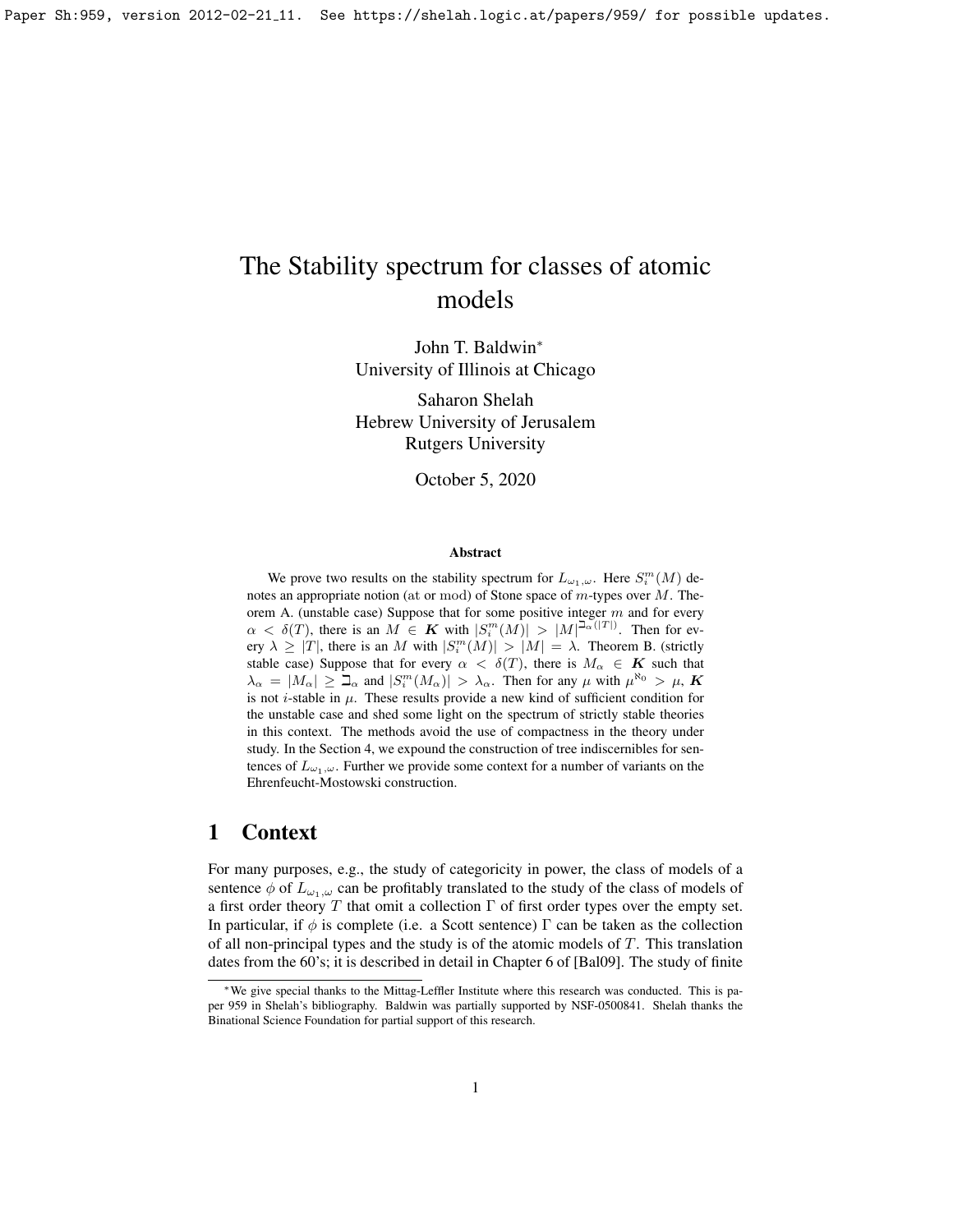diagrams (see below) is equivalent to studying sentences of  $L_{\omega_1,\omega}$ ; the study of atomic models of a first order theory is equivalent to studying *complete* sentences of  $L_{\omega_1,\omega}$ .

The stability hierarchy provides a crucial tool for first order model theory. She-lah [\[She78a\]](#page-17-0) and Keisler [\[Kei76\]](#page-17-1) show the function  $f_T(\lambda) = \sup\{|S(M)| : |M| =$  $\lambda, M \models T$  has essentially only six possible behaviors (four under GCH). In [\[She70\]](#page-17-2), Shelah establishes a similar result for *homogeneous* finite diagrams. The homogeneity assumption is tantamount to assuming amalgamation over all sets. This is a strong hypothesis that is avoided in Shelah's further investigation of categoricity in  $L_{\omega_1,\omega}$ ([\[She83a,](#page-17-3) [She83b\]](#page-18-0)), which is expounded as Part IV of [\[Bal09\]](#page-16-0). Important examples, due to Marcus and Zilber, which do not satisfy the homogeneity hypothesis are also described in [\[Bal09\]](#page-16-0). As we explain below, this investigation begins by identifying the appropriate notion of type over a set (and thus of  $\omega$ -stability). Shelah [\[She83a,](#page-17-3) [Bal09\]](#page-16-0) showed that  $\omega$ -stability implies stability in all powers. And assuming  $2^{\aleph_0} < 2^{\aleph_1}$ ,  $\omega$ -stability was deduced from  $\aleph_1$ -categoricity. But further questions concerning the stability hierarchy for this notion of type for arbitrary sentences of  $L_{\omega_1,\omega}$  had not been investigated. We do so now.

Remark 1.1 In fact our results hold for *arbitrary finite diagrams*, the class of models of first order theory that omit a given set of types over the empty set. Thus they generalize some of the results of [\[She70\]](#page-17-2). But our results are by no means as complete as in homogeneous case. We have chosen to formulate the results for atomic classes because of the connection with the strong results of [\[She83a,](#page-17-3) [She83b\]](#page-18-0). But we are using only the property that atomic classes are defined by omitting all non-principal types over the empty set. We do not in this paper use the stronger properties of atomic classes exploited in the arguments of [\[She83a,](#page-17-3) [She83b\]](#page-18-0).

There are (at least) two *a priori* reasonable notions of Stone space for studying atomic models of a first order theory. (As noted, we could more generally replace 'atomic' by 'finite diagram'.) Recall that for a first order theory  $T$  (with a monster model  $\mathbb{M}$ )  $A \subset \mathbb{M}$  is an *atomic set* if each finite sequence from A realizes a principal type over the empty set. An atomic set is an *atomic model* if it is also a model of the theory  $T$ .

Definition 1.2 *Let* K *be the class of atomic models of a complete first order theory.*

- *1. Let A be an atomic set;*  $S_{at}(A)$  *is the collection of*  $p \in S(A)$  *such that if*  $a \in M$ *realizes* p*,* Aa *is atomic.*
- *2. Let A be an atomic set;*  $S_{\text{mod}}(A)$  *is the collection of*  $p \in S(A)$  *such that* p *is realized in some*  $M \in \mathbf{K}$  *with*  $A \subseteq M$ .

In [\[Bal09\]](#page-16-0) we wrote  $S^*$  for the notion called  $S_{\text{mod}}$  here. The latter notation is more evocative. We will simultaneously develop the results for both notions of Stone space and indicate the changes required to deal with the two cases. We will write  $S_i(M)$ where  $i$  can be either at or mod.

We sometimes write |T| for  $|\tau|$  where  $\tau$  is the vocabulary of T.  $\mathbf{K} = \mathbf{K}_T$  is the class of atomic models of T. We write  $H = H(\mu)$  for the Hanf number for atomic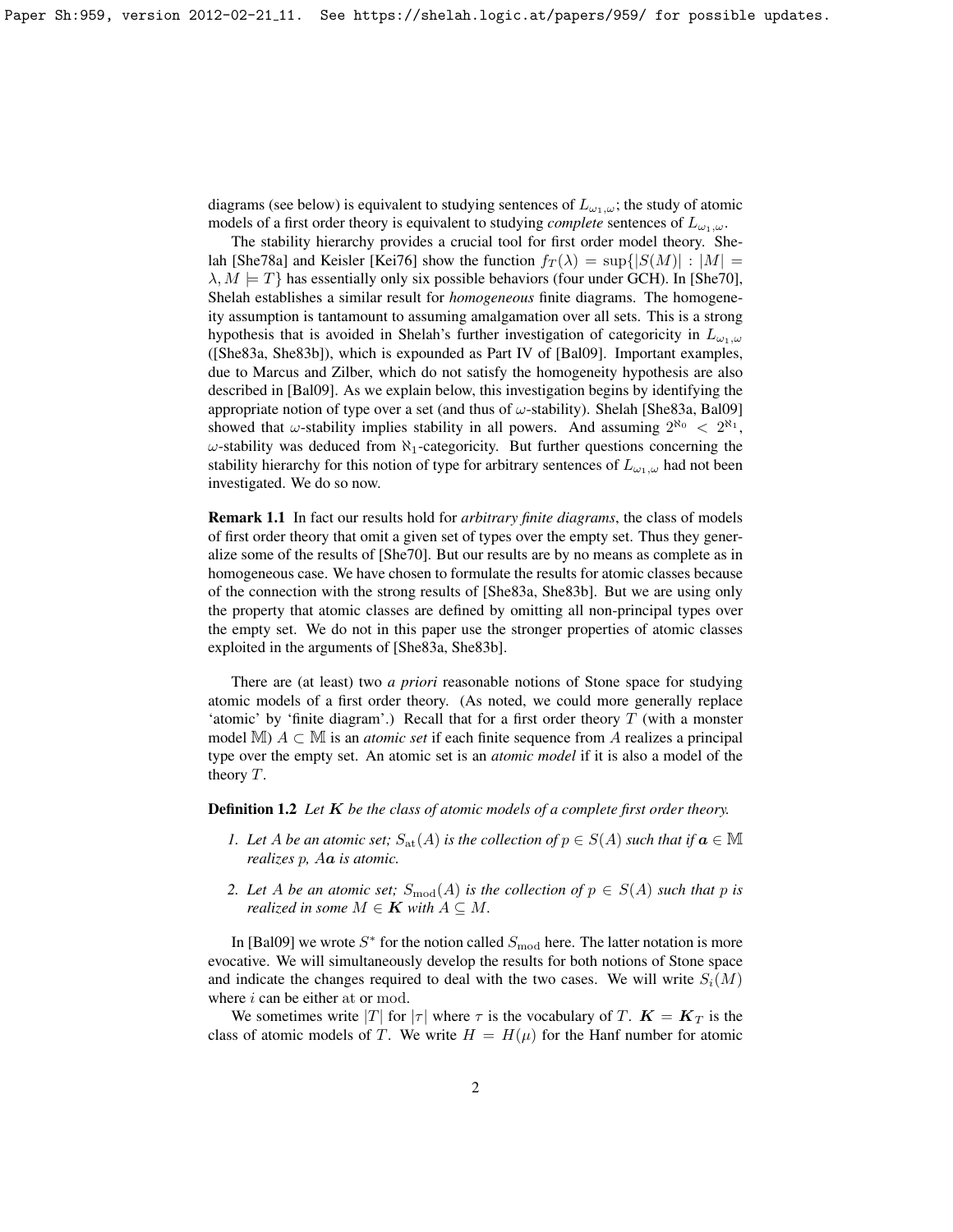models of all theories with  $|T| = \mu$ . By [\[She78a\]](#page-17-0) H equals  $\mathcal{L}_{\delta(T)}$ , where  $\delta(T)$ , the well-ordering number of the class of models of a theory  $T$  omitting a family of types, is defined in VII.5 of [\[She78a\]](#page-17-0). It is also shown there that if T is countable, H evaluates as  $\beth_{\omega_1}$  while for uncountable  $T H = \beth_{(2|T|)+}$ . Fix  $\mu_\alpha = \beth_\alpha(|T|)$ .

Remark 1.3 In [\[She70\]](#page-17-2), Shelah's definition of stability makes a stronger requirement; it implies *by definition* the existence of homogeneous models in certain cardinals. We do not make that assumption here so we are considering a larger class of theories.

**Definition 1.4** *1. K is i-stable in*  $\lambda$  *(for*  $i =$  at *or* mod*) if for every*  $m < \omega$ *, and*  $M \in \mathbf{K}$  with  $|M| = \lambda$ ,  $|S_i^m(M)| = \lambda$ .

- 2. Stability classes. For either  $i = at$  or mod,
	- (a) **K** is *i*-stable if it is *i*-stable in some  $\lambda$ .
	- *(b) K is i-superstable if it is i-stable in all*  $\lambda > H$ .
	- *(c)* K *is strictly* i*-stable if it is* i*-stable but not* i*-superstable.*

For any M,  $S_{\text{at}}(M)$  contains  $S_{\text{mod}}(M)$  so at-stability in  $\lambda$  implies mod-stability in  $\lambda$ . Thus for both notions  $\omega$ -stability implies stability in all powers by results of [\[She83a,](#page-17-3) [She83b\]](#page-18-0), expounded in [\[Bal09\]](#page-16-0).

We prove Theorem A in Section [2](#page-2-0) and Theorem B in Section [3.](#page-6-0) The proof of Theorem B uses an application of omitting types in Ehrenfeucht-Mostowski models generated by trees of the form  $\langle w \rangle$ . This is by no means new technology but we weren't able to locate an explicit statement of the result so we include a proof in Section [4.](#page-11-0)

We acknowledge helpful discussions with Tapani Hyttinen, Ali Enayat, Alexei Kolesnikov, and Lynn Scow.

# <span id="page-2-0"></span>2 Unstable K

We first show that if there are cardinals  $\lambda_{\alpha}$  in which K is 'sufficiently unstable', then  $K$  is not stable in any cardinal. This is a partial response to the following question.

Question 2.1 *Must an atomic class that is unstable in all* λ *have the order property?*

Definition 2.2 *A class of atomic models has the* order property *if in large enough models M in the class there is some first order*  $\phi$ *:* 

$$
M \models (\phi(\mathbf{c}_t, \mathbf{a}_s) \equiv \phi(\mathbf{c}_t, \mathbf{b}_s)) \text{ iff } s <_I t.
$$

*and the set*  $\{c_t : t \in I\}$  *is an atomic set.* 

Theorem [2.3](#page-2-1) falls short of answering this question in two ways: the hypothesis is stronger than mere instability; the sequence constructed in conditions 3) and 4) of Lemma [2.7](#page-3-0) does not have *all* the sequences contained in a single atomic set but only requires each triple to be atomic.

<span id="page-2-1"></span>The argument with splitting in Theorem [2.3](#page-2-1) derives from Theorems I.2.6/I.2.7 of [\[She78b\]](#page-17-4) showing that if in a stable first order theory,  $\kappa(T)$  is finite in a stability cardinal it is finite in all cardinals.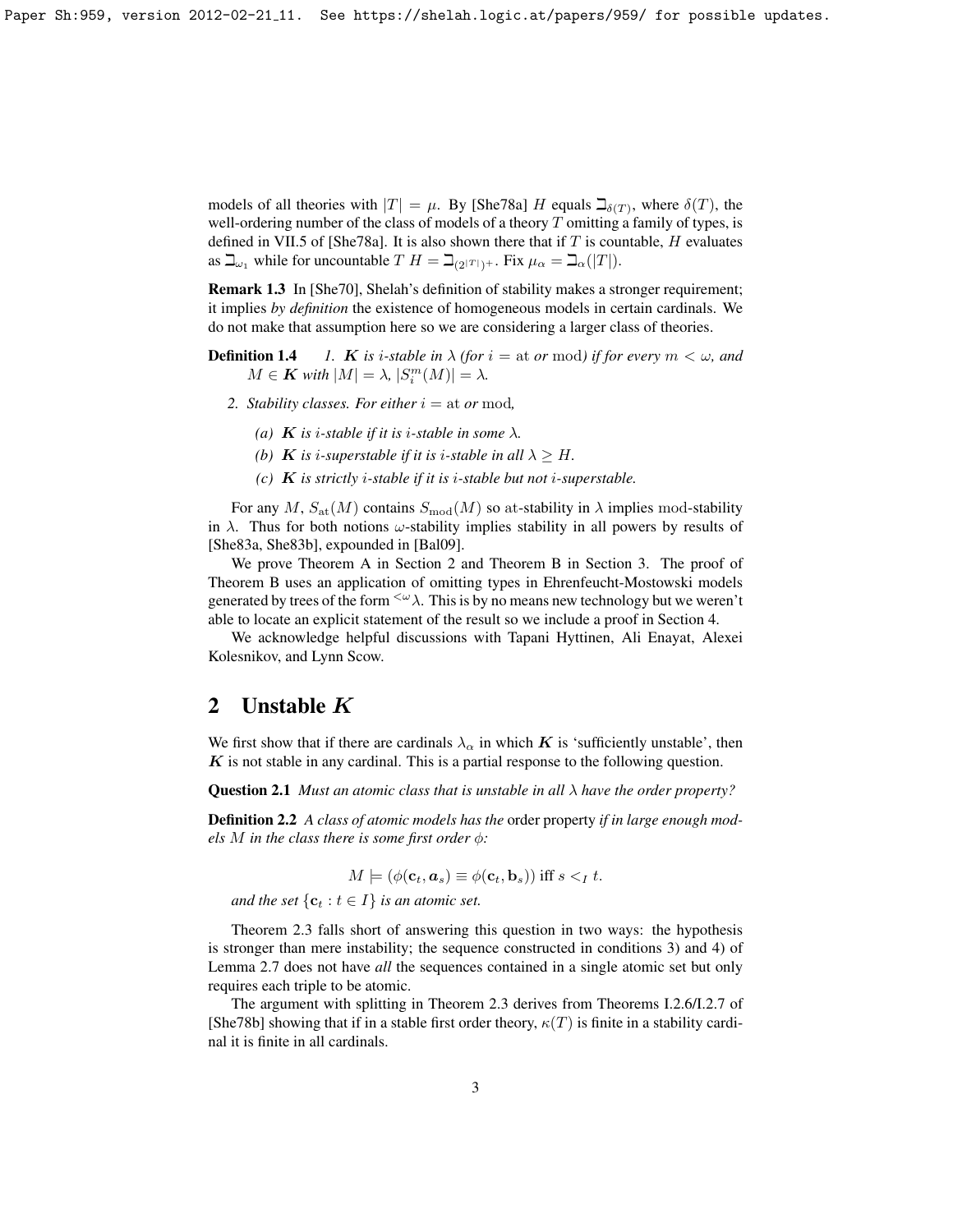**Theorem 2.3** *Suppose that for some positive integer* m *and for every*  $\alpha < \delta(T)$ *, there* is an  $M_\alpha$   $\in$   $\bm{K}$  with  $|S_i^m(M_\alpha)|>|M_\alpha|^{ \beth_\alpha(|T|)}.$  Then for every  $\lambda$   $\geq$   $|T|$ , there is an  $M$  $with |S_i^m(M)| > |M| = \lambda.$ 

Remark 2.4 (Proof Sketch) Before the formal proof we outline the argument. We start with a sequence of models  $M_{\alpha}$  and many distinct types over each of them. By an argument which is completely uniform in  $\alpha$ , we construct triples  $\langle a_{\alpha,i}, b_{\alpha,i}, d_{\alpha,i} \rangle$ for  $i < \mu_{\alpha}^+$  with the  $a_{\alpha,i}$ ,  $b_{\alpha,i} \in M_\alpha$  and  $d_{\alpha,i}$  in an elementary extension  $M'_\alpha$  of  $M_\alpha$ and so that  $M_{\alpha}$ **d** $_{\alpha,i}$  is atomic and the distinctness of the types of the **d** $_{\alpha,i}$  is explicitly realized by formulas. Then we apply Morley's omitting types theorem to the  $M'_{\alpha}$  and extract from this sequence a countable sequence of order indiscernibles with desirable properties. Finally, this set of indiscernibles easily yields models of all cardinalities with the required properties.

**Remark 2.5** The idea of the proof can be seen by ignoring the  $\alpha$  and proving a slightly weaker result from one model of size  $\Box_{\delta(T)}$ .

Notation 2.6 *In this section,*  $\lambda_{\alpha} = |M_{\alpha}|^{\sum_{\alpha} 2(|T|)}$ ;  $\mu_{\alpha} = \sum_{\alpha} (|T|)$ ;  $\kappa_{\alpha} = \sum_{\alpha+2} (|T|)$ .

<span id="page-3-0"></span>**Lemma 2.7** *There is*  $\Phi$ *, proper for linear orders, in a vocabulary*  $\tau_{\Phi}$  *extending*  $\tau$  *with*  $|\tau_{\Phi}| = |\tau|$ , with fixed additional unary predicates P, P<sub>1</sub> and binary R such that:

- *1. For every linear ordering I,*  $N_I = EM_\tau(I, \Phi) \models T$  *and*  $M_I = EM_\tau(I, \Phi)$  $P \in \mathbf{K}$ *. Naturally,*  $J \subset I$  *implies*  $N_J \prec N_I$  *and*  $M_J \prec M_I$ *.*
- 2. The skeleton of  $N_I$  is  $\langle a_i \mathbf{\hat{b}}_i \mathbf{\hat{c}}_i : i \in I \rangle$  and  $\lg(\mathbf{c}_i) = m$ .
- *3. For some first order* φ*:*

$$
N_I \models (\phi(\mathbf{c}_t, \mathbf{a}_s) \equiv \phi(\mathbf{c}_t, \mathbf{b}_s)) \text{ iff } s <_I t.
$$

- *4.*  $M_I \cup c_i \subset N_I$  *and is atomic.*
- *5. For*  $S_{\text{mod}}(M)$ *, we add the requirement that for each*  $s \in I$ *,*

$$
M_{I,s} = N_I \upharpoonright \{d : N_I \models R(d, \mathbf{c}_s)\}
$$

*is an atomic elementary submodel of*  $N_I$  *containing*  $M_I$ **c**<sub>s</sub>.

Proof. The proof of Lemma [2.7](#page-3-0) requires a number of steps. Fix for each  $\alpha < \delta(T)$ ,  $M_{\alpha} \in \mathbf{K}$  with  $|M_{\alpha}| = \lambda_{\alpha}$  such that  $|S_i^m(M_{\alpha})| > \lambda_{\alpha} = |M_{\alpha}|^{\sum_{\alpha} \lambda_i}$  Fix  $p_{\alpha,i}$  for  $i < \lambda_{\alpha}^+$ , a list of distinct types in  $S_i^m(M_{\alpha})$ . We work throughout in a monster model M of T.

Notation 2.8 *In the following construction, we choose by induction triples*  $\langle a_{\alpha,i}, b_{\alpha,i}, d_{\alpha,i} \rangle$  *for*  $i < \mu^+_{\alpha}$ . We use the following notation for initial segments of *the sequences.*

$$
I. \ D_{\alpha,i} = \{\mathbf{d}_{\alpha,j} : j < i\}.
$$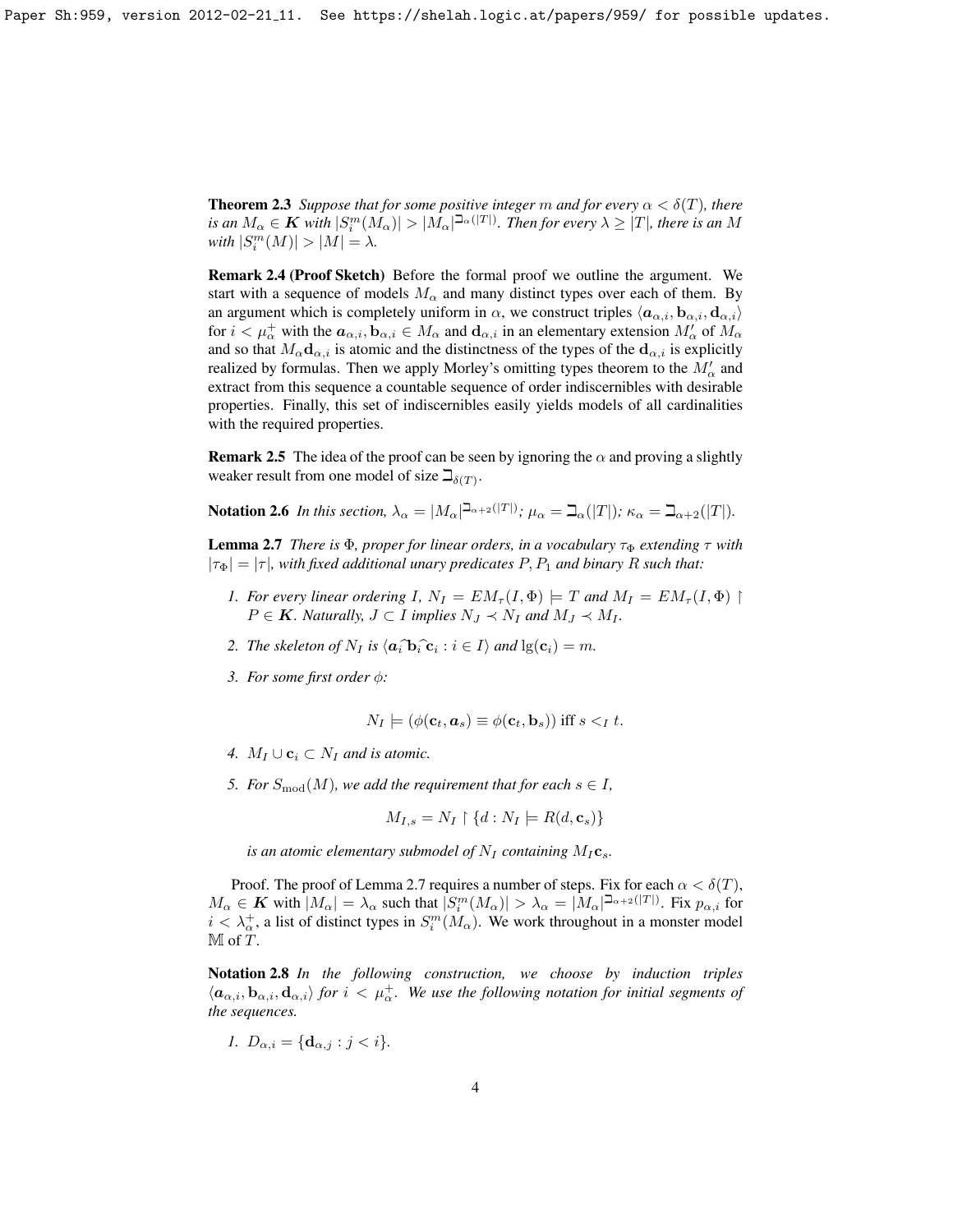- 2.  $X_{\alpha,i} = {\mathbf{a}_{\alpha,j}, \mathbf{b}_{\alpha,j} : j < i}.$
- *3.*  $q_{\alpha,i}$  *is the type of*  $\mathbf{d}_{\alpha,i}$  *over*  $X_{\alpha,i}$ *.*

The following variant on splitting is crucial to carry out the construction. We call it ex-splitting (for external) because the elements which exemplify splitting are required to satisfy the same type over a set  $D$  which is not in (so external to) the model  $M$  and, in particular, is not required to be realized in an atomic set.

**Definition 2.9** Let M be a model,  $X \subset M$  and  $D \subset M$ . We say that  $p \in S_i^m(M)$ ex-splits *over*  $(D, X)$  *if there exist*  $a, b \in M, f \in M$  *so that* f *realizes*  $p \restriction X$ ,  $a \equiv_D b$ *but*  $(a, f)$  *and*  $(b, f)$  *realize different types over*  $\emptyset$ *.* 

We will apply the next claim to  $M_{\alpha}$ ,  $X_{\alpha,i}$ , and  $D_{\alpha,i}$  when carrying out the con-struction in paragraph [2.12.](#page-5-0) Note that this computation does not depend on  $|M|$ .

<span id="page-4-0"></span>**Claim 2.10** For any model M, the number of types in  $S_i^m(M)$  that do not ex-split over *a pair*  $(D, X)$  *with*  $|X| = |D| \leq \mu_{\alpha}$  *is at most*  $\mu_{\alpha+2}$ *.* 

Proof. Let P denote the collection of  $tp(e/M)$  with  $lg(e) = m$  that do not exsplit over a pair  $(D, X)$ . Each type r in P is determined by knowing  $r \restriction X$  and for each formula  $\phi_i(x_1, \ldots x_{k_i})$  for  $i < |T|$  the restriction of r to one  $k_i$ -tuple from each equivalence class of the equivalence relation  $E_k$  on M defined by  $aE_{k_i}$  if a and b realize the same  $k_i$ -type over D. So, since  $|D| = \mu_\alpha$ , there are at most

$$
2^{\mu_{\alpha}} \times (2^{2^{|D|}})^{|T|} = (2^{2^{\mu_{\alpha}}})^{|T|} = \mu_{\alpha+2}
$$

possible such r.  $\Box_{2.10}$  $\Box_{2.10}$  $\Box_{2.10}$ 

As noted, for each  $M_{\alpha}$  we will be constructing by induction on  $i < \mu_{\alpha}^{+}$ , sets  $X_{\alpha,i}, D_{\alpha,i}$  of cardinality  $\mu_{\alpha}$ . We need to choose in advance a type  $p_{\alpha}$  which does not ex-split over any  $(X_{\alpha,i}, D_{\alpha,i})$  that arises. In order to do that we restrict the source of  $D_{\alpha,i}$ ; clearly  $X_{\alpha,i} \subset M_\alpha$ . That is, we will fix  $M'_\alpha$  with  $M_\alpha \prec M'_\alpha$ ,  $|M'_\alpha| = \lambda_\alpha$  and  $M'_\alpha$  is  $\mu^+_\alpha$ -saturated and choose  $D_{\alpha,i} \subset M'_\alpha$ . (Note then that  $M'_\alpha$  is *not* in general atomic.)

The number of types in  $S_i^m(M_\alpha)$  that do not ex-split over *any* pair  $(D, X)$  with  $|X| = |D| = \mathbb{Z}_{\alpha}$  is bounded by the number of such sets,  $|M'_{\alpha}|^{\mu_{\alpha}}$ , times the number of types in  $S_i^m(M_\alpha)$  that do not ex-split over a particular choice of  $(D,X)$ , which is  $\mu_{\alpha+2}$  by Claim [2.10.](#page-4-0) That is, the bound is  $|M'_\alpha|^{\mu_\alpha} \times \mu_{\alpha+2}$ . Since this number is less than  $\lambda_{\alpha}^{+}$ , we can fix a type  $p_{\alpha} \in S_i^M(M_{\alpha})$  which does not ex-split over any of the relevant  $(D, X)$ .

**Definition 2.11** *For each*  $\alpha < \delta(T)$ *, fix*  $M'_\alpha$  *with*  $M_\alpha \prec M'_{\alpha}$ ,  $|M'_\alpha| = \lambda_\alpha$ *, and*  $M'_\alpha$  *is*  $\mu^+_\alpha$  saturated. Choose, by induction on  $i<\mu^+_\alpha$ , triples  ${\bf e}_{\alpha,i}=\langle{\bf a}_{\alpha,i},{\bf b}_{\alpha,i},{\bf d}_{\alpha,i}\rangle$  where

- *a*)  $\mathbf{d}_{\alpha,i} \in M'_{\alpha}$ .
- *b)*  $a_{\alpha,i}, b_{\alpha,i}$  *are sequences of the same length from*  $M_{\alpha}$  *that realize the same type over*  $D_{\alpha,i} = {\mathbf{d}_{\alpha,j} : j < i}.$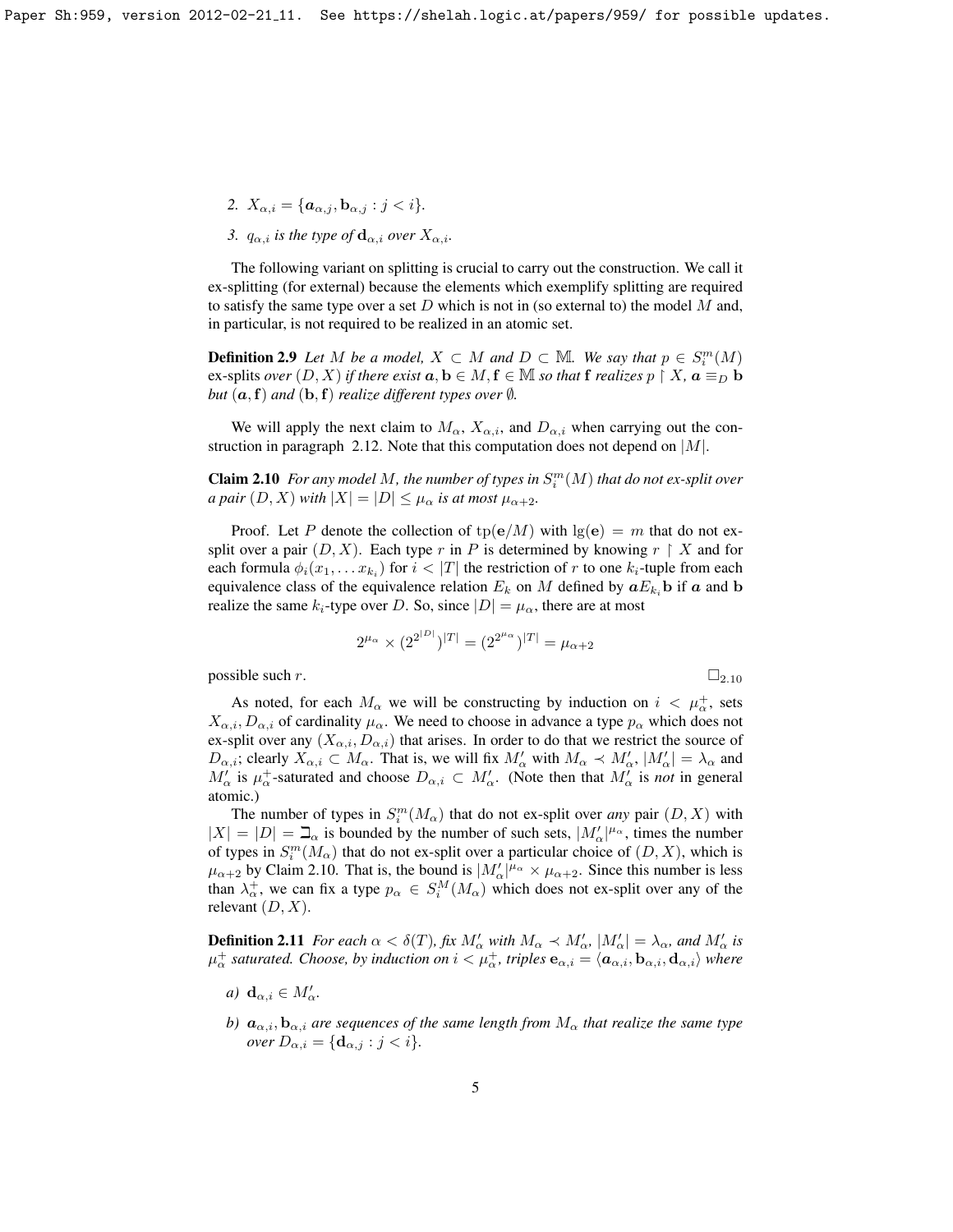- *c)* The types over the empty set of  $(a_{\alpha,i}, \mathbf{d}_{\alpha,i})$  and  $(\mathbf{b}_{\alpha,i}, \mathbf{d}_{\alpha,i})$  differ.
- *d)*  $q_{\alpha,i} = p_{\alpha} \restriction X_{\alpha,i} = \text{tp}(\mathbf{d}_{\alpha,i}/X_{\alpha,i})$  *so if*  $j < i$ *,*  $q_{\alpha,i} \subseteq q_{\alpha,i}$ *.*
- $e)$   $M_{\alpha} \mathbf{d}_{\alpha_i}$  *is an atomic set for each i*. (In the  $\operatorname{mod}$ -version  $N_{\alpha,i}$  *is an atomic model containing*  $M_{\alpha}d_{\alpha_i}$ .)

<span id="page-5-0"></span>**Construction 2.12** Choose  $d_{\alpha,i}$  to realize  $p_{\alpha} \restriction X_{\alpha,i}$ . By Claim [2.10](#page-4-0) and since  $|S_i(M_\alpha)| > \lambda_\alpha$  we can choose  $a_{\alpha,i}$  and  $b_{\alpha,i}$  to satisfy conditions b) and c). So we have

<span id="page-5-2"></span>
$$
tp(\mathbf{d}_{\alpha,i}, \mathbf{a}_{\alpha,j}) = tp(\mathbf{d}_{\alpha,i}, \mathbf{b}_{\alpha,j}) \text{ if and only if } i < j. \tag{1}
$$

We want this order condition for a single formula. For each  $i < \mu_{\alpha}^{+}$ , the types of  $(\bm{a}_{\alpha,i}, \bm{d}_{\alpha,i})$  and  $(\bm{b}_{\alpha,i}, \bm{d}_{\alpha,i})$  differ. That is,  $\phi_{\alpha,i}(\bm{a}_{\alpha,i}, \bm{d}_{\alpha,i})$  and  $\neg \phi_{\alpha,i}(\bm{b}_{\alpha,i}, \bm{d}_{\alpha,i})$  for some  $\phi_{\alpha,i}$ . By the pigeon-hole principal we may assume the  $\phi_{\alpha,i}$  is always the same  $\phi_{\alpha}$ . (Further, since |T| is not cofinal in  $\delta(T)$ , we can assume the  $\phi_{\alpha}$  is the same  $\phi$  for all  $\alpha$ .)

Now the construction is completed. We expand  $\tau$  to a language  $\tau_{\Phi} \supset \tau$  by adding predicates  $P, \leq, R$  and Skolem functions. We add Skolem axioms to T to get a theory  $T_1$  that admits quantifier elimination, requiring that these Skolem functions applied to elements of P  $(P_n)$  give an element of P  $(P_n)$  so that P  $(P_n)$  will pick out an elementary submodel. (We make a similar requirement for  $R(x, y)$  in the mod-case.) Let  $M^+_{\alpha}$  be a model of  $T_1$  (submodel of  $M'_{\alpha}$ ) with cardinality  $\mu^+_{\alpha}$  containing  $M_{\alpha}$  and all the  $d_{\alpha,i}$  ( $N_{\alpha,i}$  in the mod-case). Interpret P as the model  $M_{\alpha}$ ,  $P_n$  as  $M_n^{\alpha}$ , and the relation < as the ordering on the triples  $\langle e_{\alpha,i} : i < \mu_\alpha \rangle$  imposed by  $\phi_\alpha$ .

Assign the Skolem functions so that the  $e_{\alpha,i}$  generate  $M'_\alpha$  and interpret R by

$$
R = \{ \hat{e} \mathbf{\hat{d}}_{\alpha,i}; e \in M_\alpha, i < \mu_\alpha^+ \}.
$$

(In the  $S_{\text{mod}}(M)$  case, interpret R as  $\{ \hat{e} \mathbf{d}_{\alpha,i} : i \leq \mu^+_{\alpha}, e \in N_{\alpha,i} \}$ .)

<span id="page-5-3"></span>**Notation 2.13** Let  $\Gamma$  be the collection of types  $\mathcal{P}_n \cup \mathcal{Q}_n$ . Each non-principal *n*-type q *over the empty set determines one element of*  $\mathcal{P}_n$  *and each non-principal*  $n + m$ -type q *determines one element of*  $\mathcal{Q}_n$ *:* 

\n- $$
P_n = \{ \bigwedge_{i < n} P(x_i) \} \cup \{ q(\mathbf{x}) : q \text{ is a non-principal } n\text{-type } \}
$$
\n- $\mathcal{Q}_n = \{ \bigwedge_{i < n} R(x_i, y) \} \cup \{ q(\mathbf{x}, \mathbf{y}) : q \text{ is a non-principal } n + m\text{-type}, m < \omega \}$
\n

Now apply Morley's omitting types theorem<sup>[1](#page-5-1)</sup> to the  $\tau_{\Phi}$ -theory  $T_1$  and the collection of  $M^+_{\alpha}$  to get a countable sequence I of order indiscernibles and an extension  $\Phi$  of  $T_1$ , (the EM-template) such that  $\Phi$  is realized in each  $M_{\alpha}^{+}$  and such that for every linear order  $J$ ,  $EM_{\tau}(J, \Phi) \models T_1$  and omits  $\Gamma$ .

<span id="page-5-4"></span><span id="page-5-1"></span><sup>&</sup>lt;sup>1</sup>See Appendix A.3.1 of [\[Bal09\]](#page-16-0) for a precisely tailored version. See [\[She78a\]](#page-17-0) or [\[Hod93\]](#page-17-5), page 587 for a version with the role of the ordering more explicit. The latter two sources make the connection with the well-ordering number clear.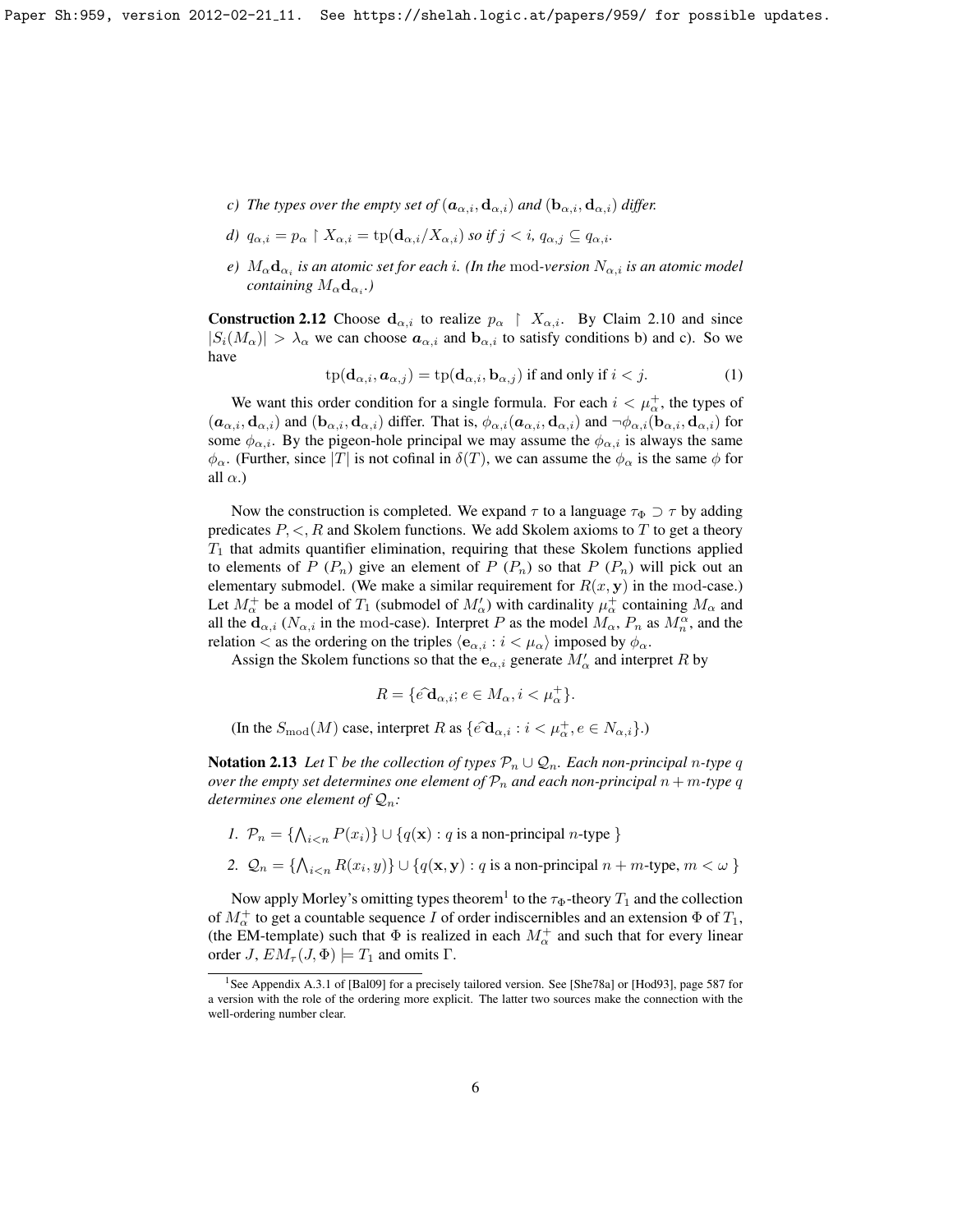Remark 2.14 (Morley's Method) The next observation requires a little care in proving Morley's theorem rather than just quoting it. The  $M'_{\alpha}$  are generated by the  $e_{\alpha,i}$ and we have interpreted  $\lt$  so that these are exactly the domain of  $\lt$ . So in proving the omitting types theorem, all witnesses for the consistency of the template  $\Phi(c)$  can be chosen from the domain of  $\lt$ . We use this fact below. It is this extra care that in the mind of the first author distinguishes "Morley's Method" from Morley's theorem. But this may be an idiosyncratic interpretation. The earliest mention of the phrase I have found is in [\[She74\]](#page-17-6) and that refers to a standard application of the two cardinal theorem for cardinals far apart.

Note that any  $\tau_{\Phi}$  formula  $\phi(\mathbf{x})$  is in  $\Phi$  if it is true of every tuple  $\langle \mathbf{e}_{\alpha,i_1}, \dots \mathbf{e}_{\alpha,i_1} \rangle$ with  $i_1 < i_2 < \ldots i_n$ . We describe a crucial such sentence.

Let  $x^1x^2x^3$  be a triple of sequences with the first two having the same length as  $lg(a) = lg(b)$  and the third has length m. Let  $\psi(\mathbf{x}, \mathbf{y})$  denote:

$$
\phi(\mathbf{y}^3, \mathbf{x}^1) \equiv \phi(\mathbf{y}^3, \mathbf{x}^2).
$$

Let  $\psi_1$  be the assertion that  $\phi$  defines a linear order on its domain; this directly translates precisely Lemma [2.7.](#page-3-0)3 and is true by the displayed statement [1.](#page-5-2) These structures clearly satisfy all the conditions of the requirements in Lemma [2.7](#page-3-0) and we complete the proof.

 $\square_{2.7}$  $\square_{2.7}$  $\square_{2.7}$ 

Proof of Theorem [2.3:](#page-2-1) To show instability in  $\lambda$ , let I be a dense linear ordering with cardinality  $\lambda$  which has more than  $\lambda$  cuts and choose  $J \supset I$ , that realizes more than  $|I|$ cuts over *I*. Then  $EM_{\tau}(J, \Phi)$  realizes more than  $\lambda$  types in  $S_i^m(P(EM_{\tau}(I, \Phi))$ . To see this, consider for any cut in I realized by an element  $j \in J$  the type:

$$
\{\psi(\langle \mathbf{a}_i, \mathbf{b}_i, \mathbf{c}_i \rangle, \mathbf{x},\,): i < j\} \cup \{\psi(\langle \mathbf{a}_i, \mathbf{b}_i, \mathbf{c}_i \rangle, \mathbf{x},\,): i \geq j\}.
$$

Then  $\langle a_j, b_j, c_j \rangle$  realizes the type in  $EM_\tau (J, \Phi)$  and  $P(EM_\tau (J, \Phi))c_j$  is an atomic set since Q was omitted. For the mod-case, use the interpretation of R to define  $N_{\alpha,i}$ .  $\square_{2.3}$  $\square_{2.3}$  $\square_{2.3}$ 

#### <span id="page-6-0"></span>3 Strictly stable case

In Theorem III.5.15 of [\[She78b\]](#page-17-4), Shelah determines the form of the least stability cardinal for a stable first order theory. Patterned on these arguments we take some steps towards such a characterization for atomic classes.

As the following examples show, it is easy to have superstable (i.e. eventually stable) (incomplete) sentences of  $L_{\omega_1,\omega}$  that are not stable in arbitrarily large cardinals below the Hanf number  $H$ . Theorem [3.3](#page-7-0) has two easily stated corollaries: If  $K$  is not eventually stable then it is not stable in every  $\lambda$  with  $\lambda^{\omega} > \lambda$ . If K is eventually stable then it is stable in some  $\lambda < H$ .

The results here are related to those in [\[GS86\]](#page-16-1) but the combinatorics here is considerably simpler than in [\[GS86\]](#page-16-1) for two related reasons. First, we construct tree indiscernibles indexed by  $\langle \omega \rangle$  while they are concerned with  $\langle \omega \rangle$ ; the limit node is much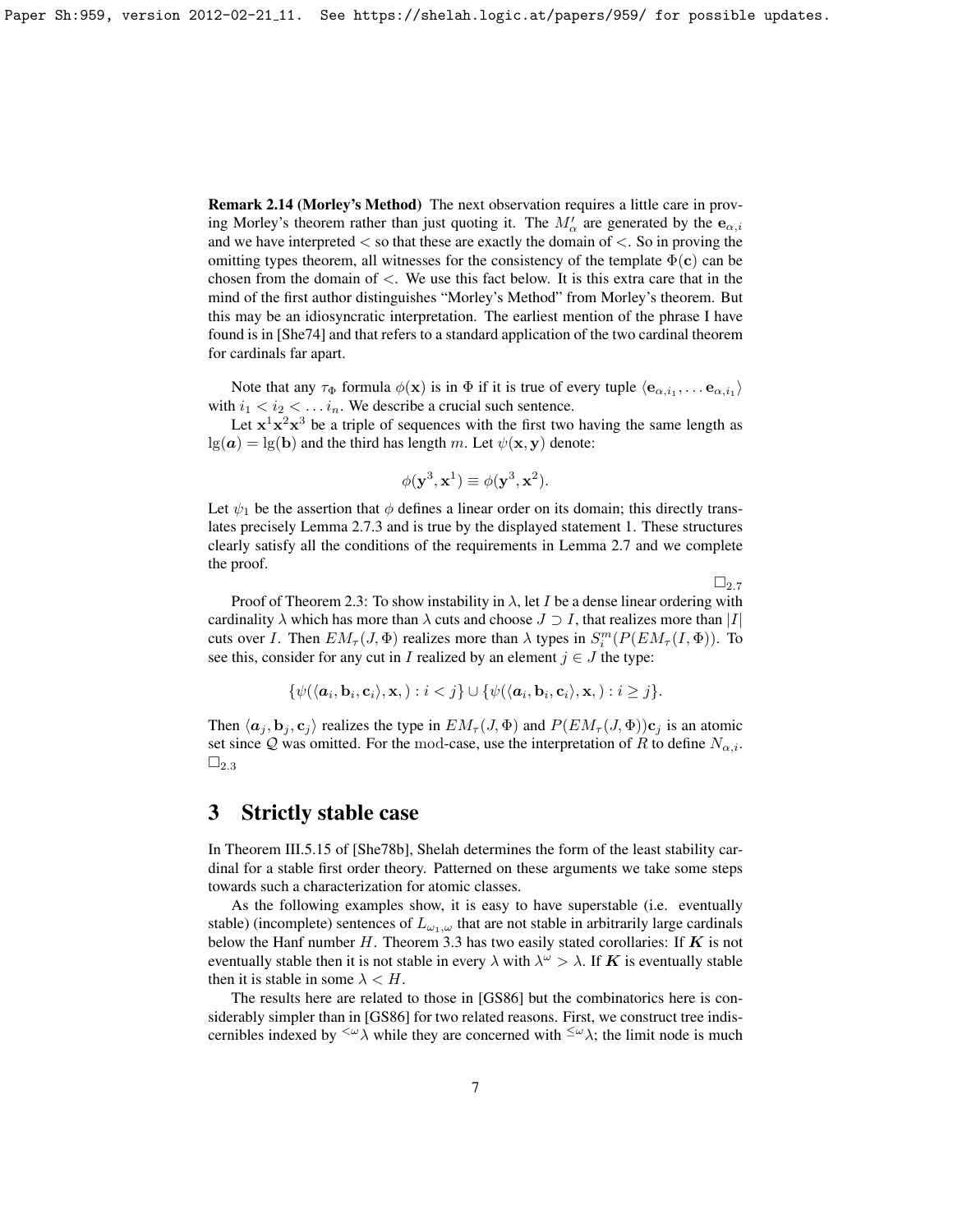more difficult to handle. Second, they are constructing many non-isomorphic models, we only construct many different types. To obtain these stronger results, they assume the existence of large cardinals while this paper is in ZFC.

**Example 3.1** For  $\alpha < \omega_1$ , let  $\phi_\alpha$  be Morley's sentence [\[Mor65b\]](#page-17-7) that has a model in  $\Box_{\alpha}$  but no larger model. It is easy to see that the sentences are not stable in the cardinalities where they have models. Let  $\psi$  be the Scott sentence of an infinite set with only equality. Now let  $\psi_{\alpha}$  assert that either a structure has a nontrivial relation and obeys  $\phi_{\alpha}$  or just  $\psi$ . Then  $\phi_{\alpha}$  is  $\Box_{\alpha}$ -unstable but stable (indeed categorical) in all cardinals beyond  $\Box_{\omega_1}$ .

If one adds even joint embedding such trivial examples are no longer apparent.

**Question 3.2** *Is there a complete sentence of*  $L_{\omega_1,\omega}$  *which is stable beyond* H *(for either* mod *or* at*) but fails stability for some cardinals less than* H*?*

We retain the value of  $\mu_{\alpha} = \beth_{\alpha}(|T|)$  from the first section but  $\lambda_{\alpha}$  is redefined in the hypothesis of the next theorem to be a sufficiently large cardinal in which stability fails.

<span id="page-7-0"></span>**Theorem 3.3** Suppose that for every  $\alpha < \delta(T)$ , there is  $M^{\alpha} \in K$  such that  $\lambda_{\alpha} =$  $|M^{\alpha}| \geq \mu_{\alpha}$  and  $S_i^m(M^{\alpha}) > \lambda_{\alpha}$ . Then for any  $\mu$  with  $\mu^{\aleph_0} > \mu$ , **K** is not stable in  $\mu$ .

Proof. Fix for each  $\alpha < \delta(T)$ ,  $M^{\alpha} \in \mathbf{K}$  such that  $|S_i^m(M^{\alpha})| > \lambda_{\alpha}$ . Fix  $p_{\alpha,i}$  for  $i < \lambda_{\alpha}^{+}$ , a list of distinct types in  $S_i^m(M^{\alpha})$ . We work throughout in a monster model  $M$  of  $T$ .

To prepare for the application of an appropriate version of Morley's omitting types theorem we construct a sequence of models and certain types. For this, we construct trees of types that arise from failure of stability. The combinatorics slightly extends the classical arguments and avoids compactness. Note that this stage of the construction takes place in the original language. We will apply the following general result uniformly to each  $M^{\alpha}$ .

<span id="page-7-1"></span>**Fact 3.4** *Suppose*  $|M| \ge \mu_{\alpha+1}$  *and* P *is a collection of*  $> \lambda_{\alpha} = |M|$  *members of*  $S_i^m(M)$ . Then there exists a sequence  $\langle \mathbf{b}_j : j < \mu_\alpha \rangle$  with each  $\mathbf{b}_j \in M$  and a formula  $\phi(\mathbf{x}, \mathbf{y}) = \phi_{\mathcal{P}}$  *such that for each*  $j < \mu_{\alpha}$ *,* 

<span id="page-7-2"></span>
$$
|\{p \in \mathcal{P} : i < j \to \phi(\mathbf{x}, \mathbf{b}_i) \in p \text{ and } \neg \phi(\mathbf{x}, \mathbf{b}_j) \in p\}| > \lambda_\alpha. \tag{2}
$$

Proof. We consider many possibilities for  $\phi$  and prove one works. We choose  $\{\phi_{\eta} : \eta \in T_i\}$  by induction on  $i < \mu_{\alpha}$  where each  $T_i$  is a subset of <sup>i</sup>2 and each  $\mathbf{b}_{\eta} \in M^{\alpha}$  so that

- 1.  $j < i$  and  $\eta \in T_i$  implies  $\eta \restriction j \in T_j$ .
- 2. if  $\eta \in T_i$  then  $p_\eta = {\phi_{\eta \upharpoonright j}(\mathbf{x}, \mathbf{b}_{\eta \upharpoonright j})^{\eta(j)} : j < i}$  is included in  $> \lambda_\alpha$  members of  $\mathcal{P}$ .
- 3. For limit i,

 $T_i = \{ \eta \in {}^{i}2 \cdot (\forall j \le i) \eta \restriction j \in T_j \text{ and } p_\eta \text{ is included in } > \lambda_\alpha \text{ members of } \mathcal{P} \}$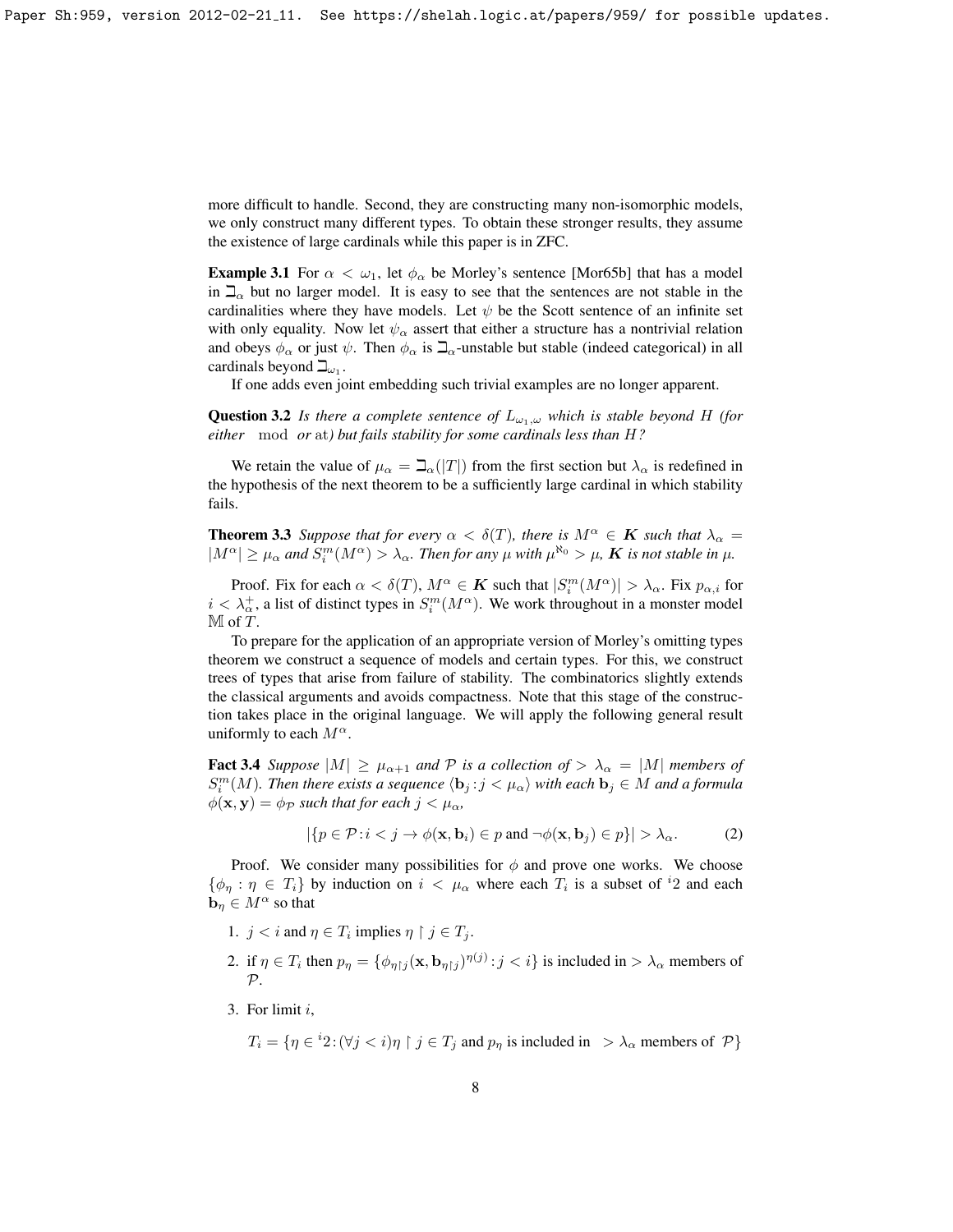4. if  $i = j + 1$  then  $T_i = \{\eta \hat{p}_i, \eta \hat{p}_i : \eta \in T_i\}.$ 

For the successor step in the induction recall the following crucial observation of Morley. Suppose there are more than  $|M|$  types over M extending a partial type p. Then there exists a formula  $\phi(\mathbf{x}, a)$  with  $a \in M$  such that both  $p \cup \{\phi(\mathbf{x}, a)\}\$  and  $p \cup {\neg \phi(\mathbf{x}, a)}$  have more than |M| extensions to complete types over M. (We are extending Morley's analysis to types in  $S_i^m(M)$  but the argument is just counting; there is a unique type which has more than  $\lambda_{\alpha}$  extensions.)

The interesting point in the induction is the limit stage. We cannot guarantee that individual paths survive. But at each stage in the induction, we have defined types over a set of cardinality  $\mu_{\alpha}$ . So there are at most  $\mu_{\alpha+1}$  types over  $\{b_{\eta}: \lg(\eta) < \delta\}$ . So one of the paths must have more than  $\lambda_{\alpha}$  extensions to  $S_i^m(M)$ .

So  $T_{\mu_{\alpha}} \neq \emptyset$ . Choose  $\eta \in T_{\mu_{\alpha}}$ . Let  $\phi_j(\mathbf{x}, \mathbf{b}_j) = \phi_{\eta \upharpoonright j}(\mathbf{x}, \mathbf{b}_{\eta \upharpoonright j})^{\eta(j)}$  for  $j < \mu_{\alpha}$ . Since the path has length  $\mu_{\alpha} = \beth_{\alpha}(T)$ , by the pigeonhole principle we may assume there is a single formula  $\phi$ . (The pigeonhole argument fails for  $\alpha = 0$  but we need the result only for large  $\alpha$  so we may assume  $\alpha \neq 0$ .) This completes the construction of the  $\phi$  and the  $\mathbf{b}_j$ . We have the result by condition 4.  $\square_{3.4}$  $\square_{3.4}$  $\square_{3.4}$ 

Now we apply this fact to construct from the original  $M^{\alpha}$  given in the hypothesis of Theorem [3.3](#page-7-0) a sequence of models  $\hat{M}^{\alpha}$  and associated sequences  $\mathbf{b}_{\alpha,\rho}$  and  $\mathbf{c}_{\alpha,\rho}$  for  $\rho \in {}^{<\omega}\mu_\alpha.$ 

<span id="page-8-0"></span>**Definition 3.5** Let  $\hat{M}^{\alpha}$  be a  $\mu_{\alpha}^{+}$  saturated elementary extension of  $M^{\alpha}$ . We construct *for each*  $\alpha$  *by induction on*  $n < \omega$ , submodels  $M_n^{\alpha}$  *of*  $M^{\alpha}$  *and types*  $\{q_\nu^{\alpha} : \nu \in {}^{< \omega}\mu_{\alpha}\}$ with  $q_\nu^\alpha \in S_i^m(M_{\lg(\nu)}^\alpha)$  and realizations  $\mathbf{c}_{\alpha,\nu} \in \hat{M}^\alpha$  of  $q_\nu^\alpha$  satisfying the following *conditions.*

- *1.*  $\langle M_n^{\alpha} : n \langle \omega \rangle$  *is an increasing chain of submodels of*  $M^{\alpha}$ *, each with cardinality* µα*.*
- 2. If  $k \leq n$  and  $\nu \in {^k\mu_{\alpha}}$ , then  $q_{\nu}^{\alpha} \in S_i^m(M_k^{\alpha})$ .
- 3. Each  $q_v^{\alpha} \in S_i^m(M_n^{\alpha})$  has  $> \lambda_{\alpha}$  extensions to  $S_i^m(M^{\alpha})$
- *4.* Suppose  $k < r \leq n$ ,  $\nu \in {^k\mu_{\alpha}}$ ,  $\rho \in {^r\mu_{\alpha}}$  and  $\rho$  extends  $\nu$ :

$$
q_{\nu}^{\alpha} \subseteq q_{\rho}^{\alpha}.
$$

*5.* If  $\nu \in {^k\lambda_\alpha}$ ,  $k < n$ ,  $i \neq j$ , then

$$
q_{\nu \widehat{\phantom{\alpha}} i}^{\alpha} \neq q_{\nu \widehat{\phantom{\alpha}} j}^{\alpha}.
$$

*They are distinguished by the*  $\mathbf{b}_{\alpha,\rho}$ *, as specified in statement 3 below.* 

<span id="page-8-1"></span>*6.*  $\mathbf{c}_{\alpha,\nu} \in \hat{M}_{\alpha}$  *realizes*  $q_{\nu}^{\alpha}$ *. (In the mod-case,*  $N_{\alpha,\rho}$  *is the universe of an atomic model containing*  $M_{\mathbf{c}_{\alpha,\rho}}$ *)*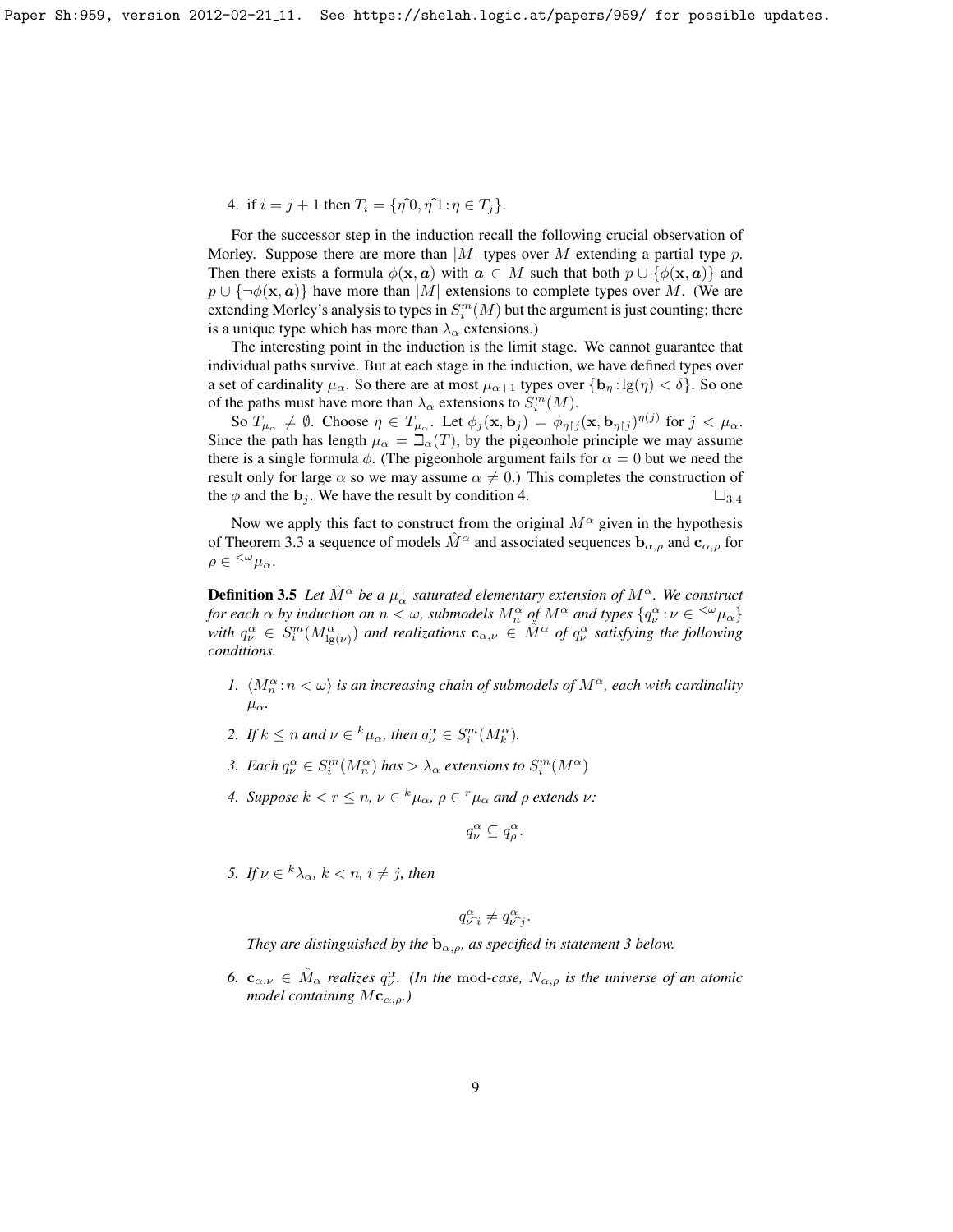Construction 3.6 We use Fact [3.4](#page-7-1) to construct objects meeting this definition. Let the subscript x denote at or mod. By induction, for each  $\rho \in {}^n\mu_\alpha$  the type  $q_\rho^\alpha \in S_x^m(M_n^\alpha)$ has  $> \lambda_{\alpha}$  extensions to  $S_x^m(M^{\alpha})$ . Let  $\mathcal{P}_{\rho} = \{r \in S_x(M_{\alpha}) : q_{\rho}^{\alpha} \subseteq r\}$  so  $|\mathcal{P}_{\rho}| > \lambda_{\alpha}$ . By Fact [3.4,](#page-7-1) we find  $\langle \mathbf{b}_{\alpha,\hat{\rho}} j : j < \mu_\alpha \rangle$  and  $\phi_\rho$  satisfying displayed statement [2.](#page-7-2)

Let  $M_{n+1}^{\alpha}$  be a submodel of  $M^{\alpha}$  with  $M_n^{\alpha} \cup \{b_{\alpha,\rho} : \rho \in {}^{n+1}(\mu_{\alpha})\} \subseteq M_{n+1}^{\alpha}$  and with cardinality  $\mu_{\alpha}$ .  $M_{n+1}^{\alpha} \subset M_{\alpha}$  so is an atomic model and each  $q_{\rho}^{\alpha}$  extends to an atomic type over  $M^{\alpha}$ .

For  $\rho \in {}^{n}(\mu_{\alpha})$  and  $i < \mu_{\alpha}$  first define

$$
p'_{\rho\widehat{i}} = q_{\rho}^{\alpha} \cup \{ \phi_{\rho}(x, \mathbf{b}_{\alpha, \rho\widehat{j}}) : j < i \} \cup \{ \neg \phi_{\rho}(x, \mathbf{b}_{\alpha, \rho\widehat{i}}) \}.
$$

Since  $\lambda_{\alpha} < |\{r \in S_x(M^{\alpha}) : p'_{\rho} \subseteq r\}|$ , we can find  $p^{\alpha}_{\rho} \in S_x^m(M^{\alpha})$  extending  $p'_{\rho}$ <sup>2</sup><br>such that  $\mathcal{D}_{\alpha} = \{r \in S, (M^{\alpha}) : n \in \mathbb{C}^n\}$  has cardinality  $\lambda$ . Note that such that  $\mathcal{P}_{\rho \hat{i}} = \{r \in S_x(M^{\alpha}) : p_{\rho \hat{i}} \subseteq r\}$  has cardinality  $> \lambda_{\alpha}$ . Note that

$$
p_{\rho \widehat{i}}^{\alpha} \supseteq q_{\rho}^{\alpha} \cup \{ \phi_{\rho}(x, \mathbf{b}_{\alpha, \widehat{\rho \jmath}}) : j < i \} \cup \{ \neg \phi_{\rho}(x, \mathbf{b}_{\alpha, \widehat{\rho \iota}}) \}.
$$

This completes the  $n + 1$ st stage of the construction. So we can construct the  $M_n^{\alpha}$  and  $\{q_{\nu,i} : \nu \in \langle^{\omega} \mu_{\alpha} \rangle \}$ ,  $\hat{M}^{\alpha}$  and by  $\mu_{\alpha}^+$ -saturation choose  $\mathbf{c}_{\alpha,\rho} \in \hat{M}^{\alpha}$ . In the mod-case choose an atomic model  $N_{\alpha,\rho}$  with  $M^{\alpha}$ **c**<sub> $\alpha,\rho$ </sub>  $\subset N_{\alpha,\rho} \prec \hat{M}^{\alpha}$ . Note

<span id="page-9-0"></span>
$$
\{\phi_{\rho}(\mathbf{c}_{\alpha,\hat{\rho i}}, \mathbf{b}_{\alpha,\hat{\rho j}}): j < i\} \cup \{\neg \phi_{\rho}(\mathbf{c}_{\alpha,\hat{\rho i}}, \mathbf{b}_{\alpha,\hat{\rho i}})\}.
$$
 (3)

With the construction complete, we expand  $\tau$  to a language  $\tau_{\Phi} \supset \tau$  in two stages. Form  $\tau'$  by adding predicates  $P, P_n, \lt, \lt^*, R$  and Skolem functions. We add Skolem axioms to  $T$  to get a theory  $T'$  that admits quantifier elimination, requiring that these Skolem functions applied to elements of  $P$  give an element of  $P$  so that  $P$  will pick out an elementary submodel.

Let  $M_{\alpha}^+$  be a model of T (submodel of  $\hat{M}^{\alpha}$ ) with cardinality  $\mu_{\alpha}$  containing  $M_n^{\alpha}$ for  $n < \omega$  and all the  $c_{\alpha,\rho}$  Assign the  $\tau'$ -Skolem functions so that  $P(\hat{M}^{\alpha}) = M^{\alpha} =$  $\bigcup_{n<\omega} M_n^{\alpha}$  is generated by the  $\mathbf{b}_{\alpha,\rho}$  for  $\rho \in \langle^{\omega} \mu_{\alpha}$ . Let  $X_{\alpha}$  be the tree with domain  $\langle \mathbf{b}_{\alpha,\rho} : \rho \in \langle \omega(\mu_{\alpha}) \rangle$  and the following relations. Interpret  $\langle$  as the partial order on the  $\langle \mathbf{b}_{\alpha,\rho} : \rho \in \langle^{\omega}(\mu_{\alpha}) \rangle$  given by inclusion on the  $\rho$ -indices. Let  $\langle^*$  be a linear order of the  $\langle \mathbf{b}_{\alpha,\rho} : \rho \in \langle^{\omega}(\mu_{\alpha}) \rangle$  given by lexiocographic order on the  $\rho$ -indices. Interpret R as

$$
\{\widehat{e\ c}_{\alpha,\rho};\rho\in{}^{
$$

Form  $\tau_{\Phi}$  by adding function symbols  $F_n$ . Define  $F_n(\mathbf{b}_{\alpha,\rho}) = \mathbf{c}_{\alpha,\rho}$ . Now let  $T_1$  be the collection of all  $L(\tau_{\Phi})$ -sentences that are true in each  $\hat{M}_{\alpha}$ .

In the  $S_{mod}(M)$  case, we must do a bit more. Interpret R as

$$
\{\widehat{\mathbf{e}}\mathbf{\widehat{c}}_{\alpha,\rho}\colon\rho\in{}^{
$$

Define the  $\tau'$ -Skolem functions so that the Skolem closure of  $Mc_{\alpha,\rho}$  is  $N_{\alpha,\rho}$ . This implies that if  $R(e, c_{\alpha,\rho})$  holds then e is a sequence given by  $\tau'$ -Skolem functions with arguments a finite number of members of  $P(M_{\alpha}^+)$  and  $\mathbf{c}_{\alpha,\rho}$ .

<span id="page-9-1"></span>By conditions 4-6 of Definition [3.5,](#page-8-0)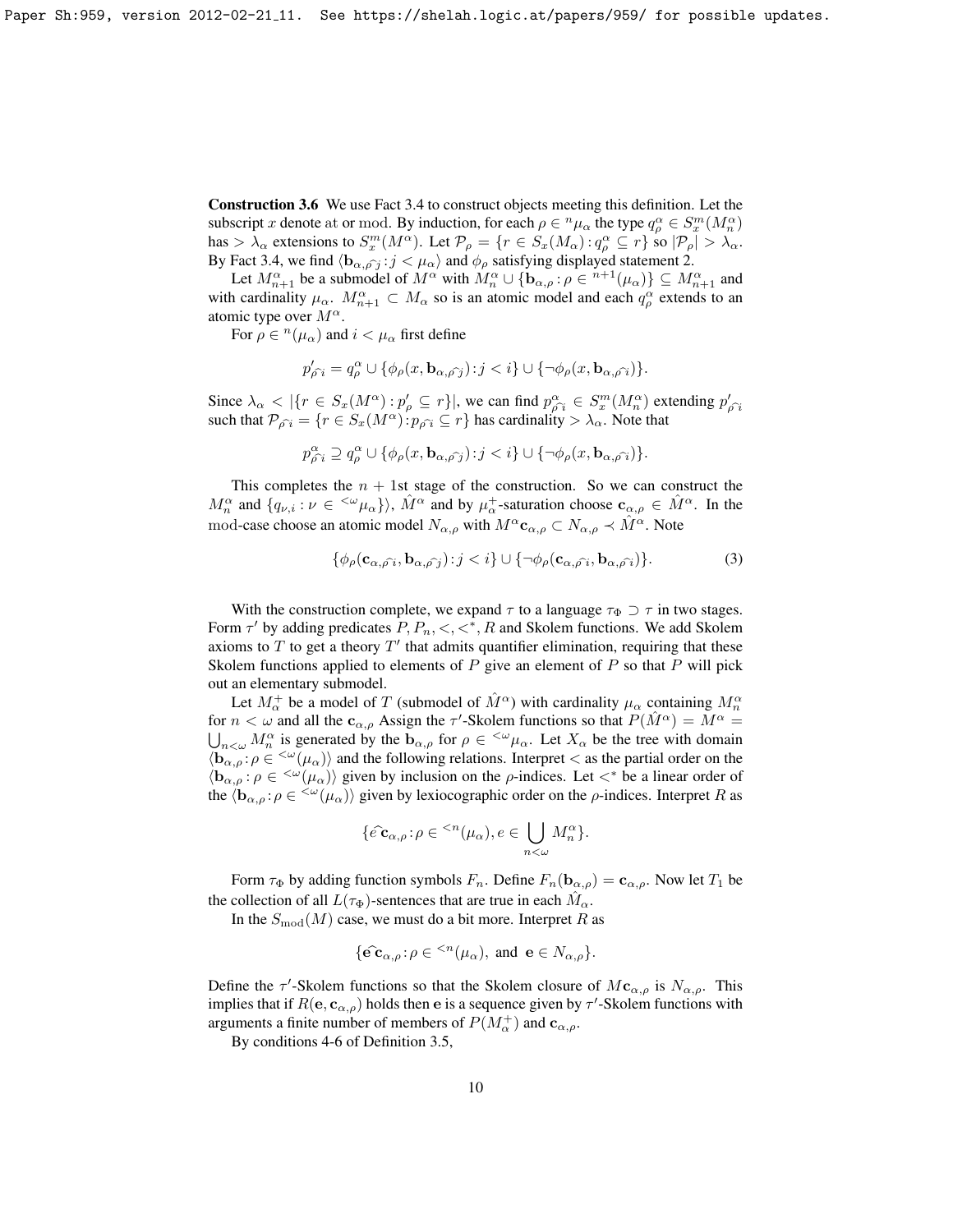Claim 3.7 *For any finite linearly ordered initial* <*-segment of the tree with length*  $n + 1$ *, enumerated by*  $\mathbf{x}_0, \ldots, \mathbf{x}_n$ *, (so P<sub>i</sub>*( $\mathbf{x}_i$ *))*:

- *1.*  $\bigwedge_{i \leq n} [P_i(\mathbf{z}) \wedge \mathbf{z} \prec^* \mathbf{x}_i \rightarrow \phi_i(F_n(x_n), \mathbf{z})]$
- 2.  $\bigwedge_{i \leq n} \neg \phi_i(F_n(x_n), \mathbf{x}_i)$ .

The universal quantification of each such sentence is true in each  $\hat M_\alpha$  and so is in T1*.*

As in Notation [2.13](#page-5-3) let  $\Gamma$  be the collection of types:

- 1.  $P_n = \{ \bigwedge_{i \le n} P(x_i) \} \cup \{ q(\mathbf{x}) : q \text{ is a non-principal } n \text{-type } \}$
- 2.  $Q_n = \{ \bigwedge_{i \le n} R(x_i, y) \} \cup \{ q(x, y) : q \text{ is a non-principal } n + m\text{-type}, m < \omega \}$

Now apply the omitting types theorem (as stated in Section [4\)](#page-11-0) to the  $\tau_{\Phi}$ -theory  $T_1$ and the collection of  $M^+_{\alpha}$  to get a countable set of tree-indiscernibles in order type  ${}^{<\omega}\omega$ and an extension  $\Phi$  of  $T_1$ , (the EM-template) such that for every tree of J of order  $\leq \omega \lambda$ ,  $EM_{\tau}(J, \Phi) \models T_1$  and omits  $\Gamma$ .

Finally we must show there are many types; we separate the mod and at cases.

<span id="page-10-0"></span>**Claim 3.8** If  $\lambda^{\omega} > \lambda$  then there is an I with  $|I| = \lambda$  such that  $S_{\text{at}}^{m}(M_{I}) > \lambda$ , where  $M_I = EM(I, \Phi) \upharpoonright P$ .

Proof. Note that by displayed statement [3](#page-9-0) and Claim [3.7](#page-9-1) we have:

- 1. If  $\rho, \rho \hat{\imath} \in I$ ,  $\text{tp}(F_n(\rho)/P_n(M)) \subseteq \text{tp}(F_{n+1}(\rho \hat{\imath})/P_{n+1}(M)).$
- 2. If  $\rho \in I$  and  $i \neq j$ ,

$$
tp(F_{n+1}(\hat{\rho\,j})/P_{n+1}(M)) \neq tp(F_{n+1}(\hat{\rho\,i})/P_{n+1}(M)).
$$

Now in any  $M_I = EM(I, \Phi)$  for any  $\rho \in J$  define  $p_\rho \in S_{\rm at}^m(P_N(M_I))$  $\text{tp}(F_n(\rho), P_n(M))$ . Now letting  $p_\eta \in S^m_\text{at}(P(M_I))$  be  $\bigcup_{i < \omega} p_{\eta \upharpoonright n}$ , we find  $\lambda^\omega$  members of  $S_{\text{at}}^m(P(M_I))$ . The definition of  $S_{\text{at}}^m$  guarantees the union is in  $S_{\text{at}}^m$ .  $\square_{3.8}$  $\square_{3.8}$  $\square_{3.8}$ 

Now we extend this result to mod.

<span id="page-10-1"></span>**Claim 3.9** If  $\lambda^{\omega} > \lambda$  then there is an I with  $|I| = \lambda$  such that  $S_{\text{mod}}^{m}(M_{I}) > \lambda$ , where  $M_I = EM(I, \Phi) \upharpoonright P$ .

Proof. We need to construct an atomic model  $N_n$  containing  $M_I c_n$  (from the proof of Claim [3.8\)](#page-10-0). The natural choice is the  $\tau'$ -Skolem closure of  $M_I c_{\eta}$ . The reason the reduct of this structure to  $\tau$  is atomic is that any finite sequence is of the form  $a$ , b where the a come from  $P_n(M_I)$  (for a fixed n) and each of the b has the form  $G(\mathbf{a}, \mathbf{c}_n)$ where G is a  $\tau'$ -Skolem function. But then the  $\tau$  type of ab is the same as the  $\tau$ -type of a sequence  $\mathbf{a}'\mathbf{b}'$  where  $\mathbf{a}' \in P_n(\hat{M}^{\alpha})$  and each  $b' \in N_{\alpha,\rho}$  is of the form  $G(\mathbf{a}', \mathbf{c}_{\eta \restriction n})$ .  $\square_{3.9}$  $\square_{3.9}$  $\square_{3.9}$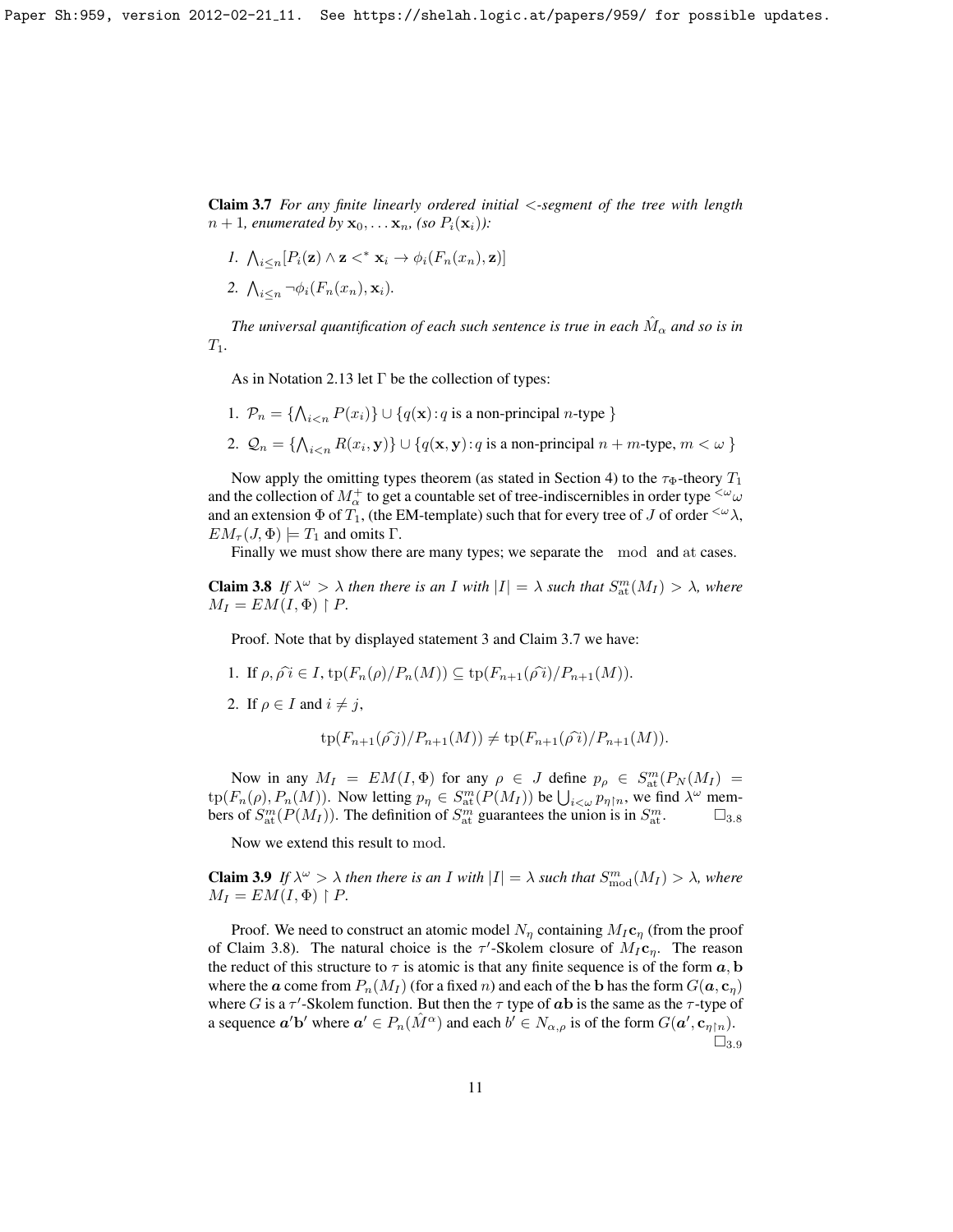Remark 3.10 We investigate the difference in hypotheses between Theorem [2.3](#page-2-1) and Theorem  $3.3<sup>2</sup>$  $3.3<sup>2</sup>$  $3.3<sup>2</sup>$ . We first study Theorem [2.3.](#page-2-1)

Let  $\kappa = |M_{\alpha}|$ .

Case 1.  $\kappa \leq \beth_{\alpha}$ : then  $\kappa^{\beth_{\alpha}}$  is equal to  $\beth_{\alpha}^{\beth_{\alpha}} = 2^{\beth_{\alpha}} = \beth_{\alpha+1}$ . The assumption of the theorem is that  $|S_i^m(M_\alpha)| > \kappa^{\frac{1}{2\alpha}} = 2^{\frac{1}{2\alpha}}$ . This case is not possible since  $|S_i^m(M_\alpha)| \leq 2^\kappa \leq 2^{\beth_\alpha}.$ 

Case 2.  $\kappa > \overline{\Delta}_{\alpha}$ . On one hand we have  $\kappa \leq \kappa^{\overline{\Delta}_{\alpha}}$ ; on the other  $\overline{\Delta}_{\alpha+1} = \overline{\Delta}_{\alpha}^{\overline{\Delta}_{\alpha}} \leq \kappa^{\overline{\Delta}_{\alpha}}$ . Thus,  $\kappa^{\beth_\alpha} \ge \max(\beth_{\alpha+1}, \kappa)$ . The hypothesis in the theorem says that  $|S_i^m(M_\alpha)| >$  $\kappa^{\beth_\alpha},$  so  $|S_i^m(M_\alpha)| > \max(\beth_{\alpha+1}, \kappa).$ 

This leads to two cases:

Case 2a.  $\kappa \geq \beth_{\alpha+1}$ : then  $|S_i^m(M_\alpha)| > \max(\beth_{\alpha+1}, \kappa^{\beth_\alpha}) \geq \kappa$ . So the requirement is at least instability in  $\kappa$ .

Case 2b.  $\Box_{\alpha} < \kappa < \Box_{\alpha+1}$ : then  $|S_i^m(M_{\alpha})| > \max(\Box_{\alpha+1}, \kappa^{\Box_{\alpha}}) = \Box_{\alpha+1} > \kappa$ . This yields instability in  $\kappa$ . (Under GCH, of course, this case is empty.)

In general, the hypothesis in case 2b) requires more than instability in  $\kappa$ : if  $\kappa$  has cofinality less than or equal to the cofinality of  $\Box_{\alpha}$ , then  $\kappa^{\Box_{\alpha}} > \kappa$ , and the number of types needs to be (possibly) much greater than  $\kappa$ .

Theorem [3.3](#page-7-0) asserts that  $K$  is unstable in some cardinal then it is unstable in any  $\lambda$  with  $\lambda^{\omega} > \lambda$  so it is analogous to the first order case. Further it asserts that the first stability cardinal for a superstable class is less than H.

Thus, in Theorem [2.3](#page-2-1) we assume 'serious' instability and get instability everywhere and in Theorem [3.3](#page-7-0) we assume "just" instability, and get instability for cardinals of countable cofinality only.

We further analyze case 2a under GCH. The possible values of  $\kappa^{\mathbb{Z}_{\alpha}}$ , given that  $\kappa > \mathbb{Z}_{\alpha+1}$ , become  $\kappa$  and  $2^{\kappa} = \kappa^+$  (the first is the case when the cofinality of  $\kappa$  is greater than the cofinality of  $\mathbb{Z}_{\alpha}$ ; otherwise, the second alternative holds).

Under the GCH the difference between 'serious' and 'just' instability disappears. Moreover, we can expect to find  $M_{\alpha}$  satisfying the hypothesis only for  $|M_{\alpha}|$  of cofinality greater than the cofinality of  $\mathbb{Z}_{\alpha}$ . So under the GCH, the difference between the hypotheses in 2.1 and 3.2 disappears, but the conclusion of 3.2 is weaker.

# <span id="page-11-0"></span>4 Tree Indiscernibility

The main result of this section is the existence of tree indiscernibles as needed in the previous section. But we take the occasion to discuss the role of various types of index sets for indiscernible collections and to make explicit the role of expanding the vocabulary when finding indiscernibles in various contexts.

The theorem reported here is implicit in the literature (e.g. [\[She78a,](#page-17-0) [GS86\]](#page-16-1)) but we could not find an explicit statement. Theorem VII.3.6 of [\[She78a\]](#page-17-0) finds an indiscernible tree in the first order case on  $\leq^{\omega} \omega$  but we want to omit types as well. The basic plan of the proof dates to Morley [\[Mor65b\]](#page-17-7). We indicate the modifications needed for the more complicated combinatorics to build models to omit types that are over indiscernible trees instead of over linear orders.

<span id="page-11-1"></span><sup>2</sup>This analysis was worked out by the first author and Alexei Kolesnikov.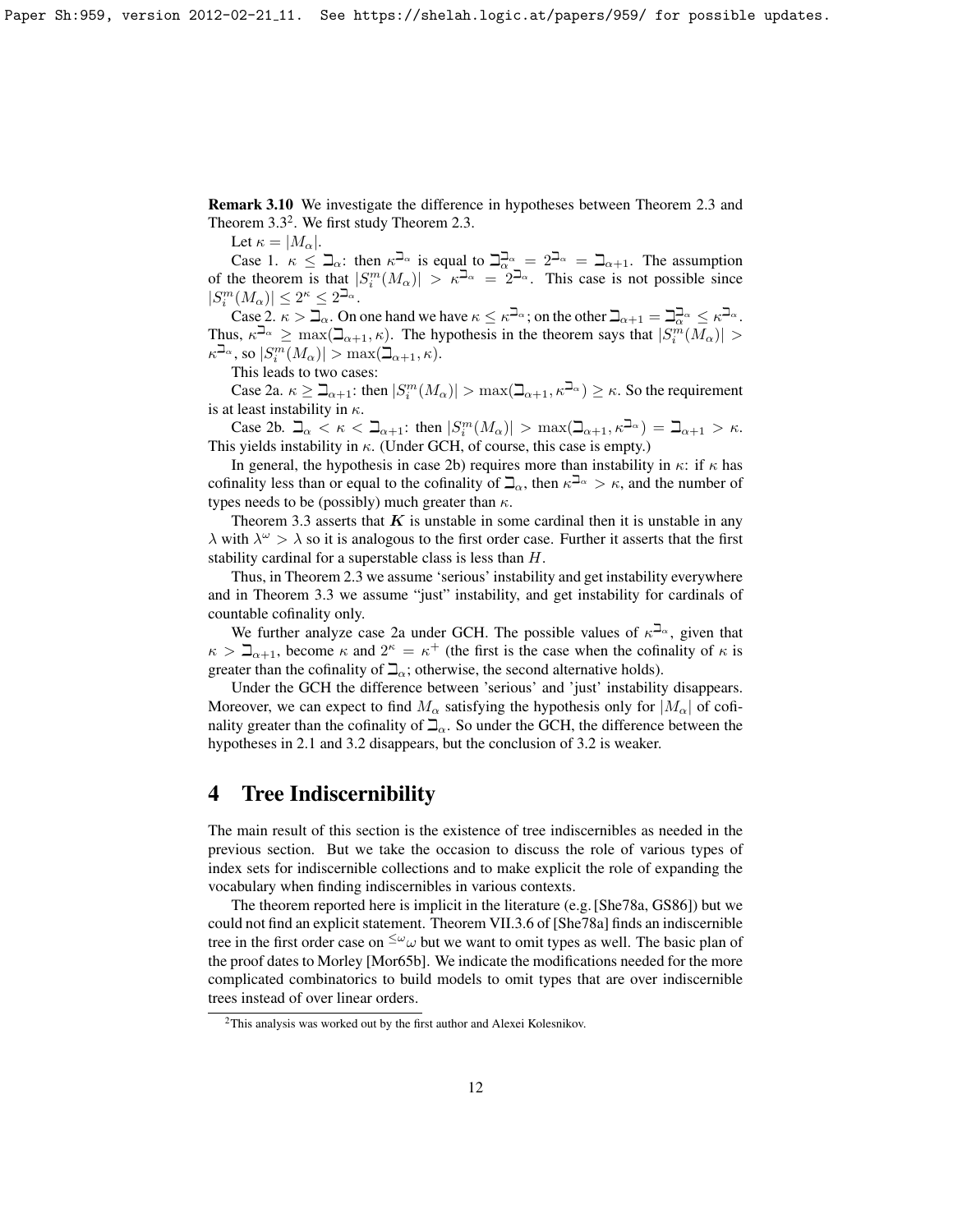Many variants of tree indiscernibles are used in various parts of model theory; we describe several of these applications to provide a context for the current version and to emphasize some important distinctions. Indiscernibles may be ordered by linear orders, or trees of the form  $\langle \omega_2, \langle \omega \rangle$  or even  $\langle \omega_2, \langle \omega \rangle$ . We may want to find the ordering in the basic vocabulary  $\tau$  (to witness unstability at some level) or not (to avoid introducing instability) but only in an expanded vocabulary  $\tau^*$ .

We first consider situations where the (partial) ordering is explicitly added to the language. Ehrenfeucht and Mostowski (finding automorphisms) index the indiscernible by a linear order which is *not* in the base language. Morley's proof that  $\aleph_1$ -categoricity implies  $\omega$ -stability pursues the same strategy. He is counting the number of  $\tau$  types and there is certainly no ordering in the vocabulary  $\tau$ . There are further applications using the extended vocabulary to two-cardinal models [\[She75,](#page-17-8) [She76\]](#page-17-9) and to Peano arith-metic [\[MP84\]](#page-17-10). Tree indiscernibles on  $\leq \omega_2$  rely on Halpern-Lauchli; tree indiscernibles on  $\langle \omega \rangle$  rely on Erdos-Rado.

To show an unstable first order theory has the maximal number of models, it is essential that Shelah is building order indiscernibles with respect to an ordering that is definable in the base vocabulary  $\tau$ . To investigate the difference in stability spectrum for stable but not superstable theories, the (tree)-order must be expressible in  $\tau$  and the tree is  $\lambda^{\leq \omega}$ . But to count the number of models of superstable theory involves trees of height  $\omega + 1$ . The proof in this paper differs from [\[She78a\]](#page-17-0), where the number of models of an unsuperstable theory is computed, because in working with  $L_{\omega_1,\omega}$ , we must omit types. In VII.3.6 of [\[She78a\]](#page-17-0), Erdos-Rado is applied to show the existence of a 'uniform'  $\beta$ -tree implies the existence of a tree of indiscernibles indexed by  $\langle \omega \rangle$ . Thus indiscernibles indexed by linear orders as well as the trees  $\lambda^{\le}$  and  $\lambda^{\leq \omega}$  have a long history. More recently, the tree orders occur in  $[D\tilde{O}4, KKS, LSO3, Sco]$  $[D\tilde{O}4, KKS, LSO3, Sco]$  $[D\tilde{O}4, KKS, LSO3, Sco]$  $[D\tilde{O}4, KKS, LSO3, Sco]$ . The use of trees indexed by  $2^{\leq \omega}$  to construct many models in  $\aleph_1$  if a countable theory is not  $\omega$ -stable appears in [\[She78a\]](#page-17-0). (The tree is found in VI.3.7; it is used to construct many models in VIII.1.2.) An exposition of this result and some extensions to uncountable languages occur in [\[Bal89\]](#page-16-3). The construction of many models from infinitary order properties in [\[GS86\]](#page-16-1), with trees of the form  $\lambda^{\leq \omega}$  requires large cardinal axioms for the combinatorics.

We see three steps in this kind of construction. The references in parentheses are to the application of this method to the proof of the strictly stable case in this paper.

- 1. Model theoretic construction of specific syntactic-combinatoric configurations on models. (Construction [3.6.](#page-8-1))
- 2. Application of Erdos-Rado or Halpern-Lauchli and compactness to extract a countable family of indiscernibles. (Theorem [4.7.](#page-14-0))
- 3. Application of Ehrenfeucht-Mostowski models to obtain models of arbitrary cardinality. (Claim [3.8.](#page-10-0)) This is sometimes called 'stretching'.

We first establish some background notation. The exact vocabulary for describing the partial order is significant; we follow [\[She78b\]](#page-17-4) rather.

<span id="page-12-0"></span>**Notation 4.1** *1.* A tree T is a subset of  $\leq \omega \lambda$  that is closed under initial segment.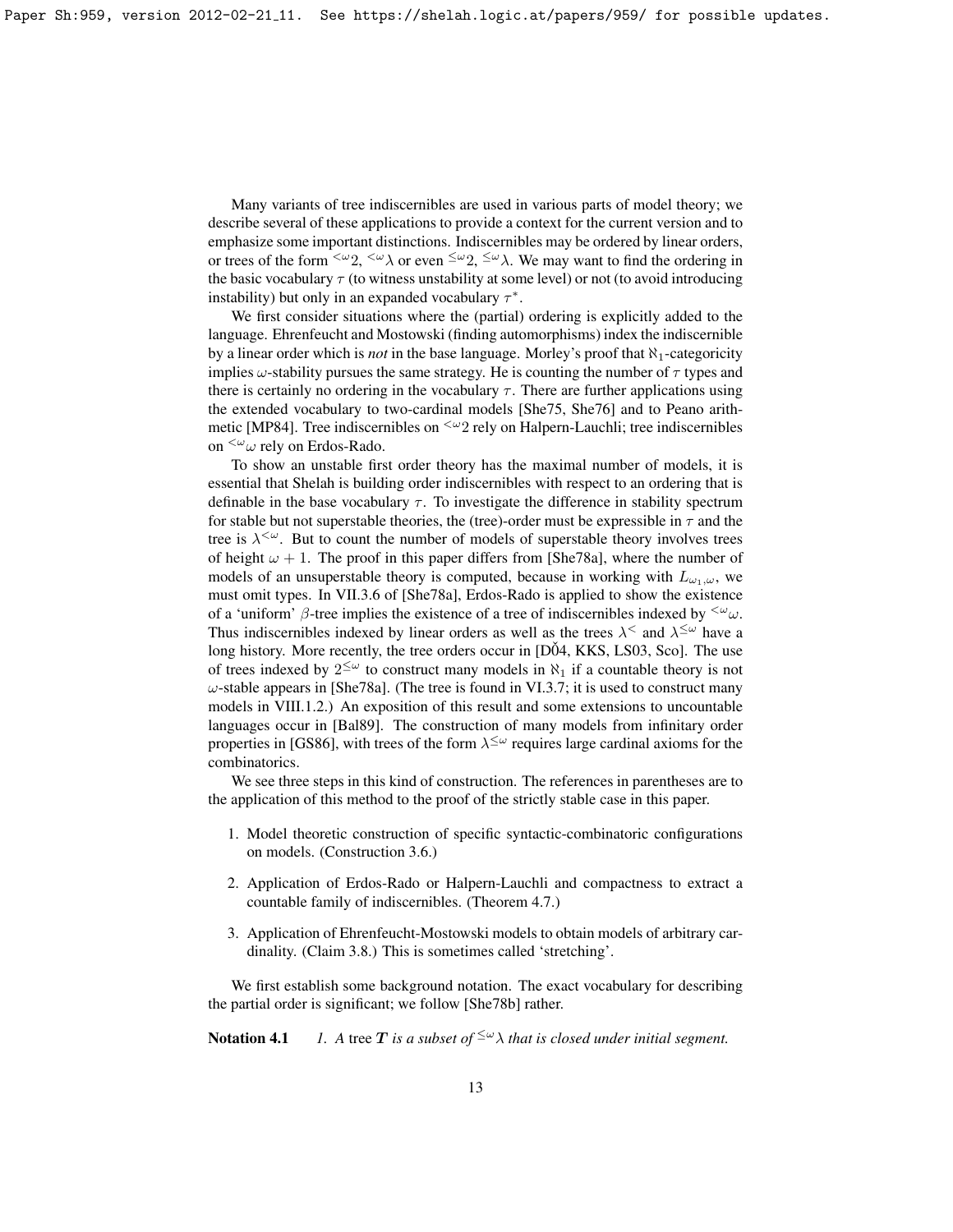- *2.* atp *means atomic (quantifier-free) type.*
- *3. The vocabulary* τ <sup>∗</sup> *will denote the vocabulary for trees we use. It contains the partial order on the tree,* <*, the lexiocographic order on the tree* <<sup>∗</sup> *,* ∧ *(meet)* and the levels  $P_n$ .  $\tau_n^*$  *omits the*  $P_i$  *with*  $i > n$ .
- *4. When elements*  $a_{\eta}$  *and*  $a_{\tau}$  *in a structure* M *are indexed* by  $\eta, \tau \in \mathbf{T}$  *that realize the same quantifier free*  $\tau^*$ -type in the tree then  $\boldsymbol{a}_{\tau}$  and  $\boldsymbol{a}_{\eta}$  have the same length.
- *5. If*  $\nu$  *is an n-element sequence from* **T***,*  $a_{\nu}$  *denotes*  $\langle a_{\nu(0)}, \ldots, a_{\nu(n-1)} \rangle$ *.*

**Definition 4.2** *For any vocabulary*  $\tau$ , *let* M *be a*  $\tau$ -structure and  $\Sigma$  *a set of*  $\tau$ -formulas.  $If \, \text{atp}_{\tau^*}(\eta/\emptyset) = \text{atp}_{\tau^*}(\nu/\emptyset)$  *implies*  $\text{tp}_{\Sigma}(\bm{a}_\eta/\emptyset) = \text{tp}_{\Sigma}(\bm{a}_\nu/\emptyset)$  *in M then we call*  $\langle a_n : \eta \in T \rangle \subset M$  *a set of*  $\Sigma$ -tree indiscernibles:

*We just say* tree indiscernibles *if*  $\Sigma$  *contains all formulas in*  $L(\tau)$ *.* 

We rely on a combinatorial lemma that follows from Erdos-Rado. The result is proved as Theorem 2.6 in the appendix to [\[She78a\]](#page-17-0). A stronger result (the bound on  $k(m, n)$  is smaller) with a shorter proof is sketched in the appendix of [\[GS86\]](#page-16-1). Kim, Kim, and Scow have recently included a full argument in [\[KKS\]](#page-17-11); their paper includes a careful distinction of several notions of 'tree-indiscernibility'.

<span id="page-13-0"></span>**Lemma 4.3 ([\[She78a\]](#page-17-0))** *For every*  $n, m < \omega$ , there is a  $k = k(n, m) < \omega$  such that *if*  $\lambda = \beth_k(\chi)^+$  *the following is true. For any function*  $f : [\leq^n \lambda]^m \to \chi$ *, there exists a*  $T \subseteq \leq^n \lambda$  *such that* 

- *1.* Each  $\eta \in T$  has  $\chi^+$  immediate successors in T.
- 2. If v and  $\tau$  are m-tuples from **T** with  $\mathrm{atp}_{\tau^*}(\eta/\emptyset) = \mathrm{atp}_{\tau^*}(\nu/\emptyset)$ , then

 $f(\tau) = f(\eta).$ 

We now prove the theorem on the existence of tree-indiscernibles. In order to be clear about the definability of the tree in the original vocabulary we extend Notation [4.1](#page-12-0) and are quite pedantic about the vocabularies involved.

- <span id="page-13-1"></span>**Notation 4.4** *1.*  $\tau_{\Phi}$  *includes both*  $\tau$  *and*  $\tau^*$  *and includes Skolem functions for*  $\tau_{\Phi}$ *, where the Skolem axioms and relations with crucial τ-formulas are axiomatized in a*  $\tau_{\Phi}$ *-theory*  $T_1$ *.* 
	- *2. The set of constants* C *which guarantee the consistency of the order are added to* τΦ*.*
	- *3.*  $\Sigma_i$  *denotes the set of formulas*  $\phi \in \tau_{\Phi} \{P_j : j > i\}$  *with at most i free variables.*

Tree-indiscernibles are a special case of generalized indiscernibility as defined in VII.2 of [\[She78a\]](#page-17-0). Indiscernibles indexed by other types of structure appear for ex-ample in [\[LS03,](#page-17-12) [D04,](#page-16-2) [Sco\]](#page-17-13). The following notion of *modeling property*, based on one introduced by Scow[\[Sco\]](#page-17-13) in a slightly different context is helpful for stating the results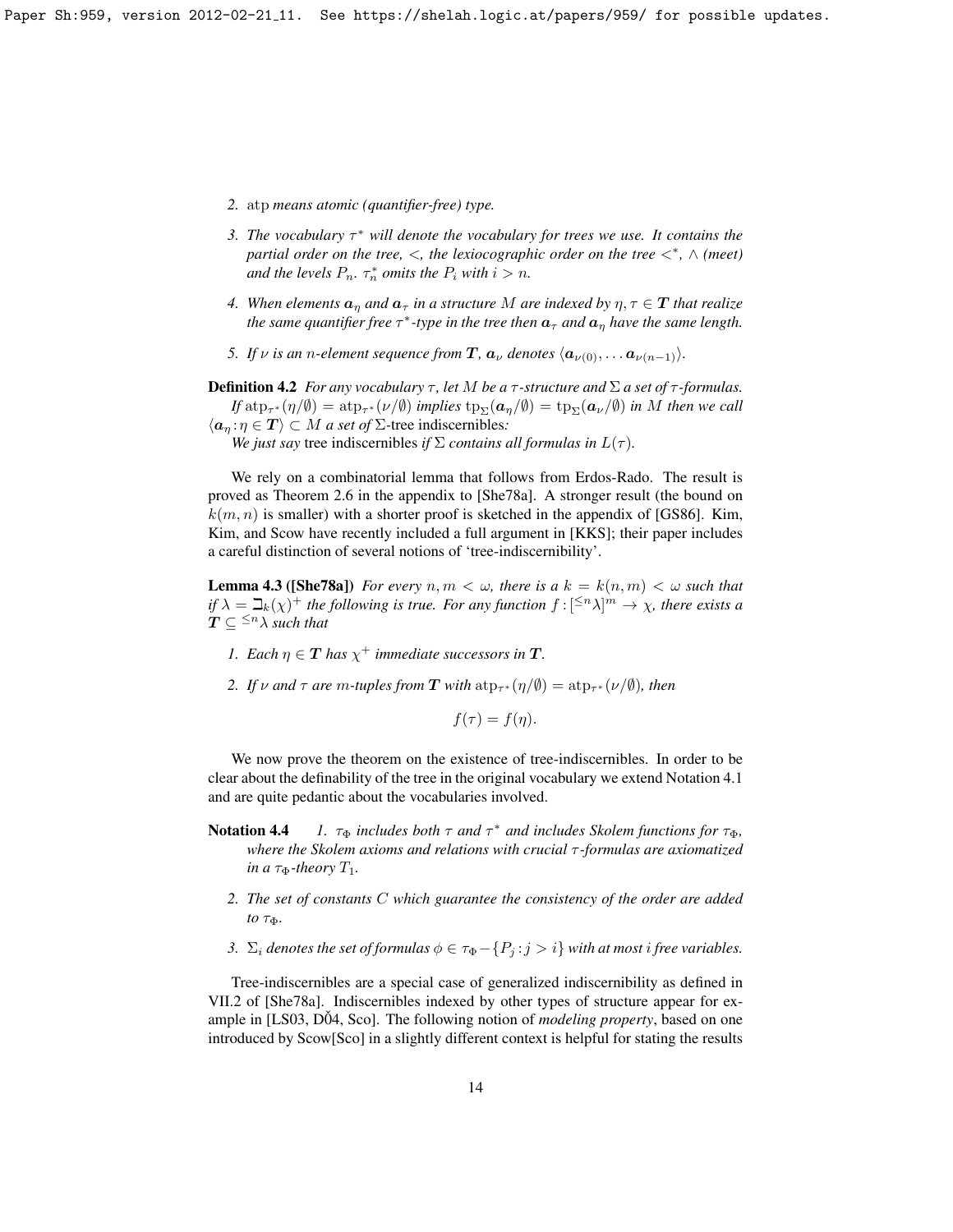here. The point is that although the type of an infinite collection of indiscernibles may not be realized in any of the input models, each (even complete) type of a finite subsequence is. Thus properties of finite character (such as realizing a finite type) follow immediately if the indiscernibles have the modeling property. We use  $\approx$  for isomorphic.

**Definition 4.5** *Let*  $\Sigma$  *be a collection of*  $\tau_{\phi}$ *-formulas.* A collection of  $\Sigma$ -tree*indiscernibles*  $B = \{b_n : \eta \in \mathbf{T}\}\$  *has the modeling property if it is derived from a sequence*  $(M_\alpha, X_\alpha)$  *(where*  $M_\alpha \supset X_\alpha = \{a_\eta : \eta \in \mathbf{T}_\alpha\}$ *, and*  $\mathbf{T}_\alpha \approx \mathbf{T}$  *for*  $\alpha < H$ *) such that for every finite sequence*  $\nu$  *from*  $\bf{T}$  *and every sequence*  $\bf{b}_{\nu}$  *from*  $\bf{B}$  *and some*  $\alpha$  there is a sequence  $a_{\nu'} \in X_\alpha$  with  $\nu'$  having the same  $\tau^*$ -type as  $\nu$  and such that  $a_{\nu'}$  *and*  $b_{\nu}$  *have the same*  $\Sigma$ -*type.* 

Note that in the argument below when the  $X_\alpha$  are refined using Lemma [4.3](#page-13-0) a tuple  $a_{\nu} \in X_{\alpha,n}^i$  was originally named  $a_{\nu'} \in X_{\alpha+m^*,n}^0$  (where  $m^* < \omega$  can be easily computed). But,  $\nu$  and  $\nu'$  realize the same  $\tau^*$ -type.

Remark 4.6 There are at least four approaches to the proof of Morley's omitting types theorem that differ subtly. 1) In  $[CK73, Mar02]<sup>3</sup>$  $[CK73, Mar02]<sup>3</sup>$  $[CK73, Mar02]<sup>3</sup>$  $[CK73, Mar02]<sup>3</sup>$  $[CK73, Mar02]<sup>3</sup>$  the language is countable and there are separate steps to guarantee indiscernibility and omission of the types (meeting indiscernibility type omission requirements in turn for each formula and for each type). 2) The extension to uncountable languages is announced without proof in the original paper[\[Mor65a\]](#page-17-15). In the argument here, we use the Skolemization of the models  $M_{\alpha}$  to deduce the omission of types from the indiscernibility. This argument strategy is forced because in dealing with uncountable languages, working with one formula at each step (as in [\[Mar02\]](#page-17-14)) makes the induction too long to be actually carried out. We replace this long induction by working with all formulas with *n*-free variables at step *n*. 3) The arguments in [\[She78a,](#page-17-0) [GL02,](#page-16-5) [GS86\]](#page-16-1) employ nonstandard-models of set theory. 4) Finally, the arguments in [\[Hod87,](#page-16-6) [Kei71\]](#page-17-16), work directly in infinitary logic using Hintikka sets or consistency properties. The arguments of [\[She78a,](#page-17-0) [GS86,](#page-16-1) [Hod87\]](#page-16-6) make the connection with well-ordering numbers explicit.

Tsuboi [\[Tsu08\]](#page-18-1) shows that a family of  $\langle 2^{N_0} \text{ complete types that is omitted up}$ to  $\aleph_{\omega_1}$  can be omitted in arbitrarily large models; this argument introduces some new combinatorial ideas.

Recall that  $\mu_{\alpha} = \beth_{\alpha}(|T|)$ . Writing  $\mu_{\alpha}$  rather than  $\beth_{\alpha}$  and considering  $M_{\alpha}$  for  $\alpha < \delta(T) = (2^{|T|})^+$  is part of the price for dealing with uncountable T.

Note that when applying this theorem in Section [3,](#page-6-0) the  $M_{\alpha}$  here are the  $M_{\alpha}^{+}$  (as Skolemized) there.

<span id="page-14-0"></span>**Theorem 4.7** *Let*  $T$  *be a theory with Skolem functions in a vocabulary*  $\tau_{\Phi}$ *. Suppose for*  $\alpha < \delta(T)$ *, there exists a model*  $M_{\alpha}$  *of* T *with*  $|M_{\alpha}| \geq \mu_{\alpha}$  *such that*  $M_{\alpha}$  *omits a family*  $\Gamma$  *of*  $\tau$ -types.  $\tau_{\Phi}$  contains the vocabulary  $\tau^*$  and  $X_{\alpha}$  is a set of elements in  $M_{\alpha}$ *that form a tree of type*  $^{<\omega}\mu_\alpha$  *in*  $M_\alpha$  *defined by the interpretations of*  $<, <^*, \wedge, P_n$ , *for* 

<span id="page-14-1"></span><sup>&</sup>lt;sup>3</sup>Compare comments on the proof in [\[CK73\]](#page-16-4). The stated result is the existence of large models omitting types without mentioning indiscernibility.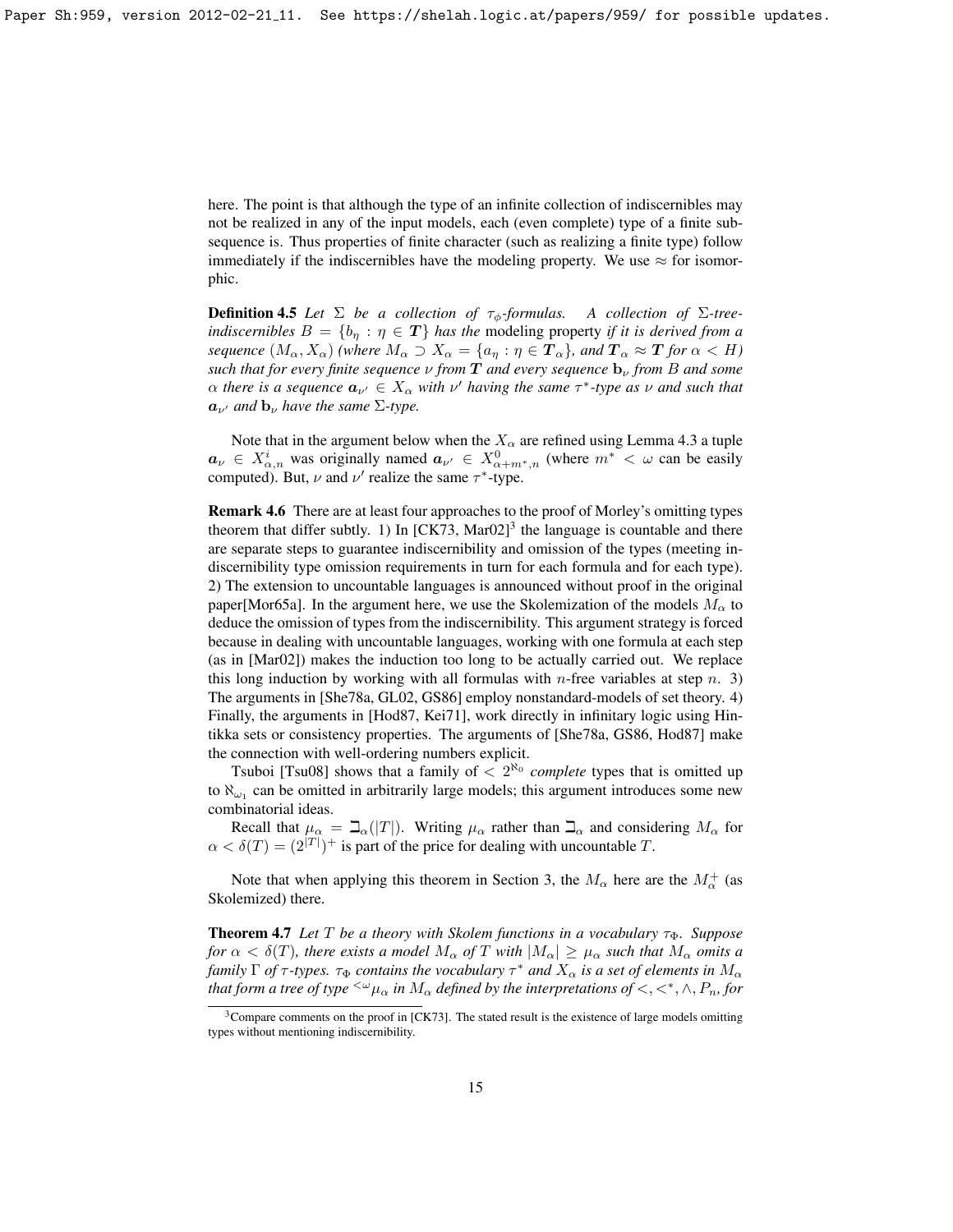$n < \omega$ *. More restrictively,*  $X_{\alpha,n}$  *is the restriction of*  $X_{\alpha}$  *to the*  $P_m$  *for*  $m \leq n$ *; it has order type*  $\leq^n \mu_\alpha$ *.* 

*Then, there is a countable set of tree-indiscernibles*  $C = \langle c_\tau : \tau \in I \rangle$  with I of *order type*  $\leq \omega$  *such that* C *has the modeling property with respect to*  $(M_\alpha, X_\alpha)$  *and an extension*  $\Phi$  *of* T *such that for every tree J of the form*  $\langle \omega \rangle$ ,  $EM_{\tau}(J, \Phi) \models T$ , *witnesses the universal*  $\tau_{\Phi}$ *-sentences that are true on all*  $X_{\alpha}$ *, and omits* Γ.

Proof. After expanding the language  $\tau_{\Phi}$  with new constants  $\langle c_{\rho} : \rho \in \langle \omega_{\omega} \rangle$ , we need to demonstrate the consistency of the following families of sentences.

- 1.  $c_{\rho} \neq c_{\eta}$  if  $\rho \neq \eta$ .
- 2. For each  $\tau_{\Phi}$ -formula  $\phi(\mathbf{v})$ , for each quantifier-free  $\tau^*$ -type r. If  $\eta$ ,  $\nu$  both realize r,

$$
\phi(\mathbf{c}_{\nu}) \equiv \phi(\mathbf{c}_{\eta}).
$$

3. For each  $\ell$ -type  $p \in \Gamma$ , for each sequence of  $\ell \tau_{\Phi}$ -terms  $t_i(\mathbf{u})$  with  $\lg(\mathbf{u}) = m$  $(t(\mathbf{u}) = \langle t_0(\mathbf{u}), \dots, t_{\ell-1}(\mathbf{u}) \rangle)$  and each quantifier-free  $\tau^*$ -*m*-type *r*, there is a  $\phi_p(v_0, \ldots v_{\ell-1}) \in p$ , such that if  $\nu$  realizes r

$$
\neg\phi_p(\textbf{t}(\textbf{c}_\nu)).
$$

4. If  $\chi(\mathbf{x}_1, \dots \mathbf{x}_n)$  is a  $\tau_{\Phi}$ -formula that is true in all  $X_{\alpha}$  (i.e on the substructure of the  $\tau_{\Phi}$  expansion of  $M_{\alpha}$  with universe  $X_{\alpha}$  for any *n*-tuple from  $X_{\alpha}$ ) then  $\chi(\mathbf{c}_{\tau_1}, \dots \mathbf{c}_{\tau_n}) \in \Phi$  for any  $\tau_1, \dots \tau_n \in \langle \omega \rangle^4$  $\tau_1, \dots \tau_n \in \langle \omega \rangle^4$ .

Let  $T \subseteq \langle^{\omega} \lambda \text{ and } T_n = T \cap \langle^{\alpha} \lambda \rangle$ . We begin with pairs  $(M_\alpha, X_{\alpha,n}^0)$  for  $n < \omega$ , a model  $M_{\alpha}$ , and a subset  $X_{\alpha,n}^0 = \{a_\tau : \tau \in \mathcal{T}_{\alpha,n}\}\$  which contains a sufficiently large tree as in the hypothesis of the theorem. Here,  $T_{\alpha} \subseteq \langle^{\omega} \mu_{\alpha} \text{ and } T_{\alpha,n} = T \cap \langle^{\leq n} \mu_{\alpha} \rangle$ .

We construct by induction for  $i < \omega$  and for each n a pair  $(M_\alpha^i, X_{\alpha,n}^i)$  with  $X_{\alpha,n}^i =$  $\{a_{\tau}: \tau \in T^i_{\alpha,n}\}\subset \bigcup_{j\leq n}P_j(M^i_{\alpha})$  with  $(T^i_{\alpha,n},<,<^*)\approx \frac{1}{n}\mu_{\alpha}$ . And we construct the diagram  $\Phi$ , checking its finite consistency. Let  $\Phi_0$  include all  $\tau_{\Phi}$  sentences true in all  $X^0_{\alpha,n}$  and the assertion that the  $c_\rho$  are distinct.

At stage  $i$ , we apply the next result, Claim [4.9,](#page-15-1) which needs some further notation.

**Notation 4.8** Let  $S_n$  be the collection of  $\tau_{\Phi}$ -*n*-types over the empty set which are realized in  $\bigcup_{i\leq n} P_n(M_\alpha)$  (i.e. the  $\Sigma_n$ -types in the sense of Notation [4.4](#page-13-1) that are realized).

<span id="page-15-1"></span>**Claim 4.9** *The sequence*  $(M^i_\alpha, X^i_{\alpha,n})$  *has the property that for each*  $\alpha$ *:* 

*If*  $\eta, \nu \in \mathbf{T}_{\alpha,n}^i$  both realize the same quantifier-free  $\tau^*$ -type  $r$ , and  $n \leq i$  then for *each*  $\phi \in \Sigma_n$ 

<span id="page-15-2"></span>
$$
\phi(\mathbf{c}_{\eta}) \equiv \phi(\mathbf{c}_{\nu}).
$$
\n
$$
\text{Moreover, } (X_{\alpha,n}^{i}, <, <^*, \wedge) \approx (^{\leq n} \mu_{\alpha}, <, <^*, \wedge).
$$
\n
$$
(4)
$$

<span id="page-15-0"></span><sup>&</sup>lt;sup>4</sup>An application of this observation is in the paragraph after Remark [2.14.](#page-5-4)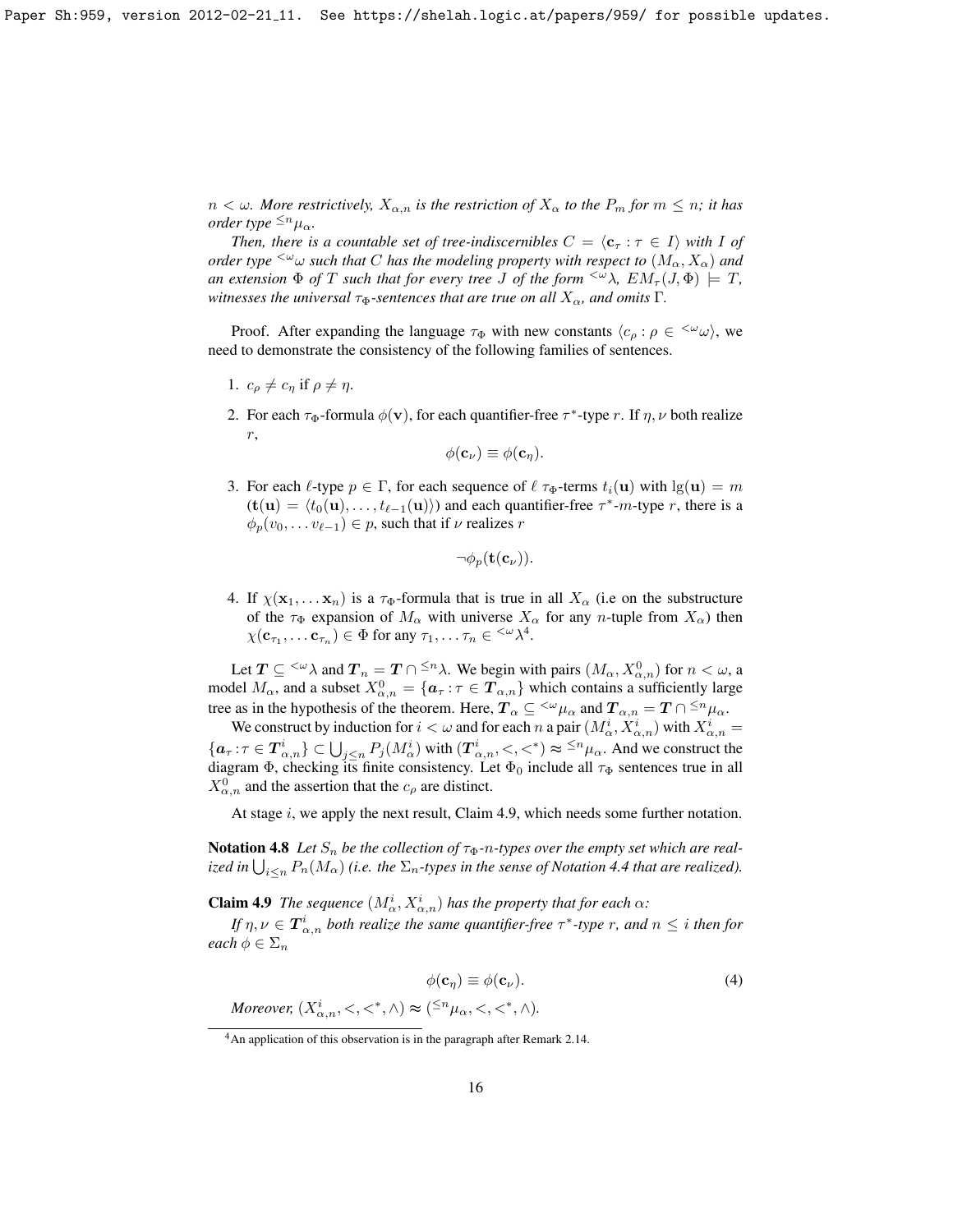Proof. Consider  $(M^i_{\alpha+k}, X^i_{\alpha+k,i})$  where  $k = k(m,i)$ . Let  $f: [X^i_{\alpha+k,i}]^m \to S_n$ , where  $f(\nu) = s$  if  $\text{tp}_{\tau_{\Phi}}(\boldsymbol{a}_{\nu}) = s$ . Now by Lemma [4.3,](#page-13-0) there is a  $Y_{\alpha,i}$  (contained in  $X^i_{\alpha+k,i} \subset \bigcup_{j \leq i} P_j(M_\alpha)$  and with  $(Y_{\alpha,i}, \langle \cdot, \cdot \rangle) \approx \frac{1}{n} \mu_\alpha$  and [\(4\)](#page-15-2) is true on  $Y_{\alpha,i}$ . Denote  $Y_{\alpha,i}$  as  $X_{\alpha,i}^{i+1}$  and  $M_{\alpha+k}^i$  as  $M_{\alpha}^{i+1}$ . For  $j \geq i$ , let  $X_{\alpha,j}^{i+1}$  be the elements of  $X^i_{\alpha+k,j}$  that extend members of  $Y_{\alpha,i} = X^{i+1}_{\alpha,i}$  $\overline{\alpha,i}$  .  $\Box_{4.9}$  $\Box_{4.9}$  $\Box_{4.9}$ 

To complete the proof of Theorem [4.7,](#page-14-0) we refine (and rename for convenience) the index set of ordinals to guarantee that for all  $\alpha$ , each  $\tau^*$ -type in  $S_n$  is given the same truth value for all tuples from  $X^i_{\alpha,i}$  realizing r. This assignment gives us  $\Phi_{n+1}$ . We can do this because at any stage, the number of  $\Sigma_n$ -theories is at most  $2^{|T|}$  which is not cofinal in  $(2^{|T|})^+$ . Note that as i increases in this induction, the indiscernibility is being insured for larger  $\Sigma_i$ . Since the  $\Sigma_i$  are increasing this results in a consistent theory  $\Phi$  giving tree-indiscernibility in  $L(\tau_{\Phi})$ .

At stage *i*, we have assigned to each  $\tau_i^*$  type *r*, a complete  $\Sigma_i$ -diagram in  $\tau_{\Phi}$ ; each formula  $\phi(\mathbf{v}) \in \Sigma_i$  has a fixed truth value for all  $\mathbf{c}_{\eta}$  where  $\eta$  realizes r. In particular, since all  $M_\alpha$  omit each  $\ell$ -type  $p \in \Gamma$  for any finite  $\ell$ , for each sequence of  $\ell$ -Skolem functions t in a most m-variable, and each  $\eta$  realizing a  $\tau^*$ -type in m-variables there is a  $\phi_p \in \Sigma_{\ell,m}$  with  $\phi_p \in p$  and  $\neg \phi_p(\mathbf{t}(\mathbf{c}_\eta)).$ 

 $\square_{4.7}$  $\square_{4.7}$  $\square_{4.7}$ 

This completes the general proof for obtaining tree indiscernibles and so the proof of Theorem [3.3](#page-7-0) is complete as well.

#### References

- <span id="page-16-3"></span>[Bal89] J. Baldwin. Diverse classes. *The Journal of Symbolic Logic*, 54:875–893, 1989.
- <span id="page-16-0"></span>[Bal09] John T. Baldwin. *Categoricity*. Number 51 in University Lecture Notes. American Mathematical Society, 2009. www.math.uic.edu/˜ jbaldwin.
- <span id="page-16-4"></span>[CK73] C.C. Chang and H.J Keisler. *Model theory*. North-Holland, 1973. 3rd edition 1990.
- <span id="page-16-2"></span>[DŎ4] Džamonja+Shelah. On <<sup>\*</sup>-maximality. *Annals Pure and Applied Logic*, 125:119–158, 2004. item 692 in Shelah archive.
- <span id="page-16-5"></span>[GL02] R. Grossberg and Olivier Lessmann. Shelah's stability spectrum and homogeneity spectrum in finite diagrams. *Archive for Mathematical Logic*, 41:1–31, 2002.
- <span id="page-16-1"></span>[GS86] R. Grossberg and Saharon Shelah. A non structure theorem for an infinitary theory which has the unsuperstablity property. *Illinois J Math*, 30:364–390, 1986.
- <span id="page-16-6"></span>[Hod87] W. Hodges. What is a structure theory? *Bulletin of the London Mathematics Society*, 19:209–237, 1987.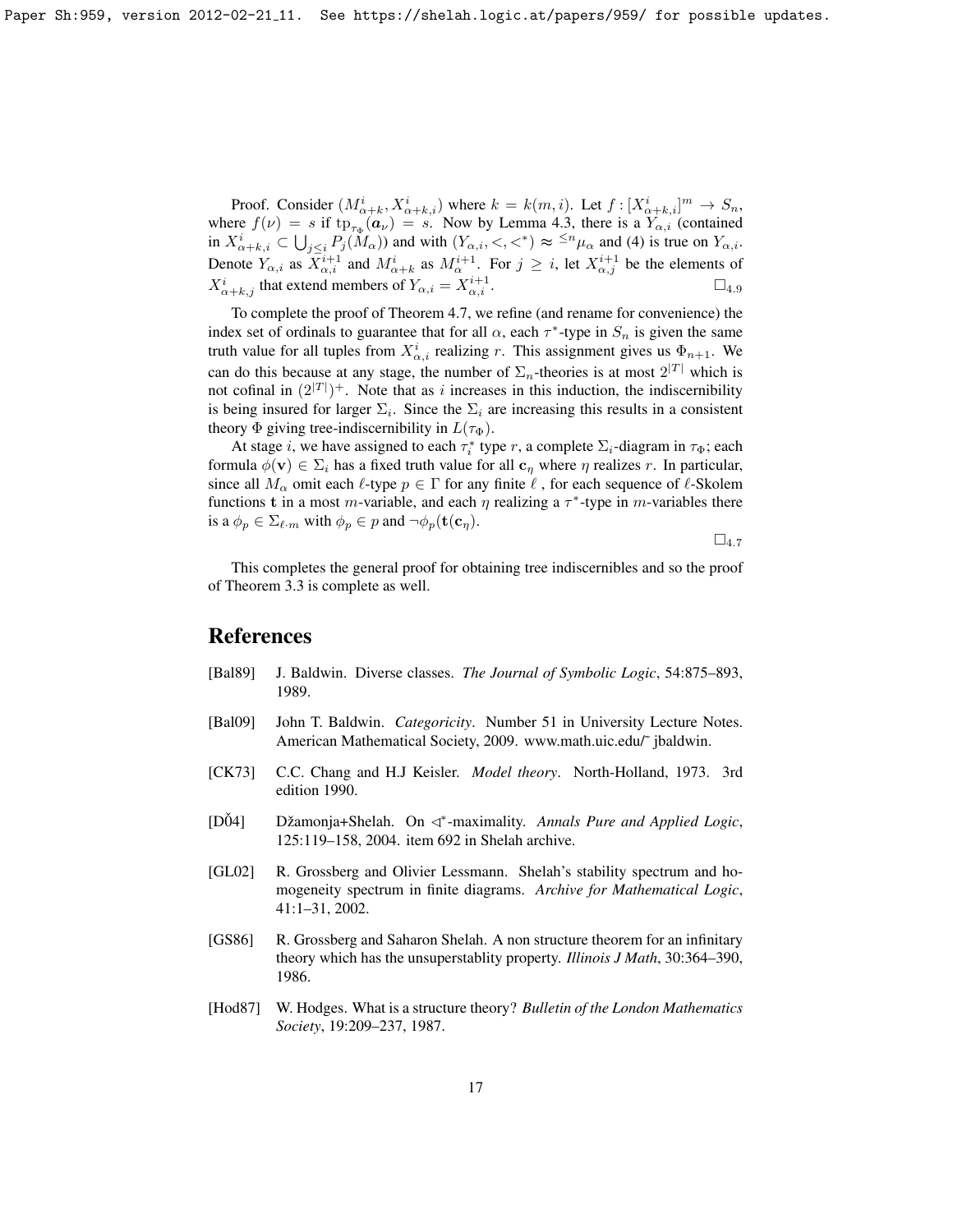Paper Sh:959, version 2012-02-21\_11. See https://shelah.logic.at/papers/959/ for possible updates.

- <span id="page-17-5"></span>[Hod93] W. Hodges. *Model Theory*. Cambridge University Press, 1993.
- <span id="page-17-16"></span>[Kei71] H.J Keisler. *Model theory for Infinitary Logic*. North-Holland, 1971.
- <span id="page-17-1"></span>[Kei76] H.J. Keisler. Six classes of theories. *J. Australian Math. Soc. Ser. A*, 25:257– 266, 1976.
- <span id="page-17-11"></span>[KKS] Bjunghan Kim, Hyeung-Joon Kim, and Lynn Scow. Tree indiscernibility. preprint.
- <span id="page-17-12"></span>[LS03] Michael C. Laskowski and Saharon Shelah. Karp complexity and classes with the independence property. *Annals Pure and Applied Logic*, 120:263– 283, 2003.
- <span id="page-17-14"></span>[Mar02] D. Marker. *Model Theory: An introduction*. Springer-Verlag, 2002.
- <span id="page-17-15"></span>[Mor65a] M. Morley. Categoricity in power. *Transactions of the American Mathematical Society*, 114:514–538, 1965.
- <span id="page-17-7"></span>[Mor65b] M. Morley. Omitting classes of elements. In Addison, Henkin, and Tarski, editors, *The Theory of Models*, pages 265–273. North-Holland, Amsterdam, 1965.
- <span id="page-17-10"></span>[MP84] George Mills and Jeff Paris. Regularity in models of arithmetic. *J. Symbolic Logic*, 49:272–280, 1984.
- <span id="page-17-13"></span>[Sco] L. Scow. Characterization of nip theories by random graph ordered indiscernibles. to appear: APAL.
- <span id="page-17-2"></span>[She70] S. Shelah. Finite diagrams stable in power. *Annals of Mathematical Logic*, 2:69–118, 1970.
- <span id="page-17-6"></span>[She74] S. Shelah. Categoricity of uncountable theories. In *Proc Tarski Symposium (Univ. of California, Berkeley, Calif., 1971)*, Proceedings of Symposia in Pure Mathematics XXV, pages 187–203. American Mathematical Society, 1974.
- <span id="page-17-8"></span>[She75] S. Shelah. A two-cardinal theorem. *Proc American Math Soc*, 48:207–213, 1975.
- <span id="page-17-9"></span>[She76] S. Shelah. A two-cardinal theorem and a combinatorial theorem. *Proc American Math Soc*, 62:134–136, 1976.
- <span id="page-17-0"></span>[She78a] S. Shelah. *Classification Theory and the Number of Nonisomorphic Models*. North-Holland, 1978.
- <span id="page-17-4"></span>[She78b] Saharon Shelah. *Classification Theory and the Number of Non-isomorphic Models*. North Holland, 1978.
- <span id="page-17-3"></span>[She83a] S. Shelah. Classification theory for nonelementary classes. I. the number of uncountable models of  $\psi \in L_{\omega_1\omega}$  part A. *Israel Journal of Mathematics*, 46:3:212–240, 1983. paper 87a.